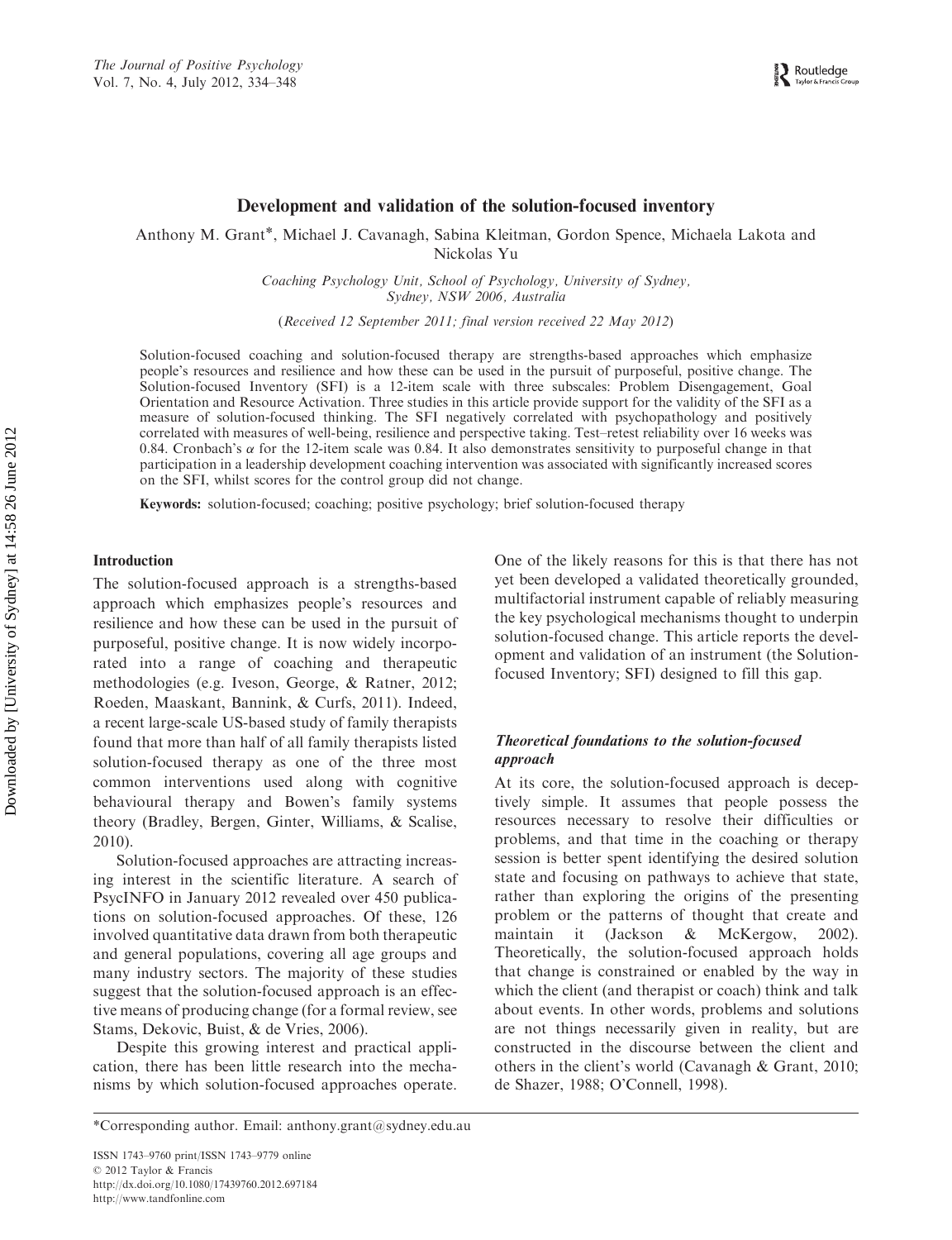Solution-focused thinking can be contrasted with problem-focused approaches. A problem-focused approach assumes that by understanding the causal structure of a person's difficulty, effective pathways to action will emerge. In contrast, the solution-focused approach eschews exploration of causal aetiology, focusing instead directly on how to create the desired change. Indeed, it holds that the complexity of life means that a search for causal aetiology may well be futile, and could even lead to a narrowing of possible actions, eventual undermining of self-efficacy and reductions in motivation and resilience (Cavanagh, 2006; Cavanagh & Grant, 2010; McKergow & Jackson, 2005; McKergow & Stellamans, 2011).

At its extreme, problem-focused thinking may even lead to a debilitating cycle of rumination – a persistent cognitive focus on one's problems, along with attempts to identify the causes, meanings and consequences of those experiences or problems (Nolen-Hoeksema & Morrow, 1991; Trapnell & Campbell, 1999). Rumination has been found to pose a risk factor for both the onset of depression and depressive relapse (Nolen-Hoeksema, 2000), and to negatively predict subjective well-being and life satisfaction (Brown & Ryan, 2003; Takano & Tanno, 2009), as well as leading to reduced concentration, biased negative memory retrieval and impaired problem-solving skills (Lyubomirsky & Nolen-Hoeksema, 1995).

In contrast, solution-focused cognitive processing is characterized by a style of thinking that eschews excessive focus on problems and their causes. It focuses on identifying approach goals and unnoticed resources and finding multiple pathways to achieving those goals (Cavanagh & Grant, 2010; Grant, 2001). By doing so it enlarges the range of potential actions open to the client.

Thus a solution-focused thinking style can be expected to be associated with well-being and positive affect. This is because reflecting on one's goals and thinking about ways to attain those goals tends to stimulate pathways thinking (Snyder, Rand, & Sigmon, 2002) and increases self-efficacy (Bandura, 1982), both of which are frequently associated with well-being (Peterson, 2000; Sheldon, Elliot, Kim, & Kasser, 2001; Sheldon, Kasser, Smith, & Share, 2002). Furthermore, actively working on developing solutions in the pursuit of personally valued goals is likely to build self-efficacy, resilience and psychological flexibility (Beasley, Thompson, & Davidson, 2003; Kashdan & Rottenberg, 2010; Peterson, 2006). By focusing on goals, resources and pathways, the solution-focused approach attempts to facilitate disengagement from problem-focused thinking and break the debilitating cycles of rumination that often keep clients focused on weakness and deficits (for further discussion on these points see Robinson & Tamir, 2011; Cavanagh & Grant, 2010).

As yet, there is no reliable measure that is specifically designed to assess the psychological factors associated with solution-focused approaches. Given the widespread and growing importance of solutionfocused interventions, this represents a serious gap in evidence-based research. To address this issue, this article reports on the validation of a measure specifically designed to assess solution-focused processing (Grant, 2003).

## Application for cognitive-behavioural and positive psychology approaches

As solution construction is a central task in many approaches to fostering change, the development of an instrument able to assess changes in orientation towards solutions, resource identification and problem-focused thinking has application beyond research into solution-focused coaching or solution-focused therapy (Grant, Franklin, & Langford, 2002). Such an instrument would be useful to assess the development of solution-focused thinking, for example, in cognitive-behavioural therapy where the therapist typically turns the clients' attention to the development of strategies aimed at building positive coping skills and personal resilience after dysfunctional or selflimiting thoughts, feelings and behaviours have been identified and addressed (Beck, 1995; Dryden, 1987; Neenan & Dryden, 2002).

Such an instrument would also be of use in assessing the psychological mechanisms underlining positive psychology interventions. Because these focus on building personal strengths and orienting the client's attention towards the construction of solutions and related constructs such as hope, subjective and psychological well-being (PWB) and psychological flexibility (Grant & Spence, 2010; Kashdan & Rottenberg, 2010; Peterson, 2006), and avoid pathology-focused diagnosis and excessive problem analysis (Biswas-Diener, 2010), they have much in common with the solution-focused approach, and may well rely on similar psychological mechanisms. Thus the development of a short, reliable instrument capable of identifying the processes involved in solution-focused thinking may prove useful in understanding some of the active components of cognitive-behavioural and positive psychology approaches to therapy and change.

### Paucity of existing solution-focused measures

To the best of our knowledge, there has been only one peer-reviewed published measure specifically related to solution-focused approaches; The Solution Building Inventory (SBI; Smock, McCollum, & Stevenson, 2010). According to the authors, this scale attempted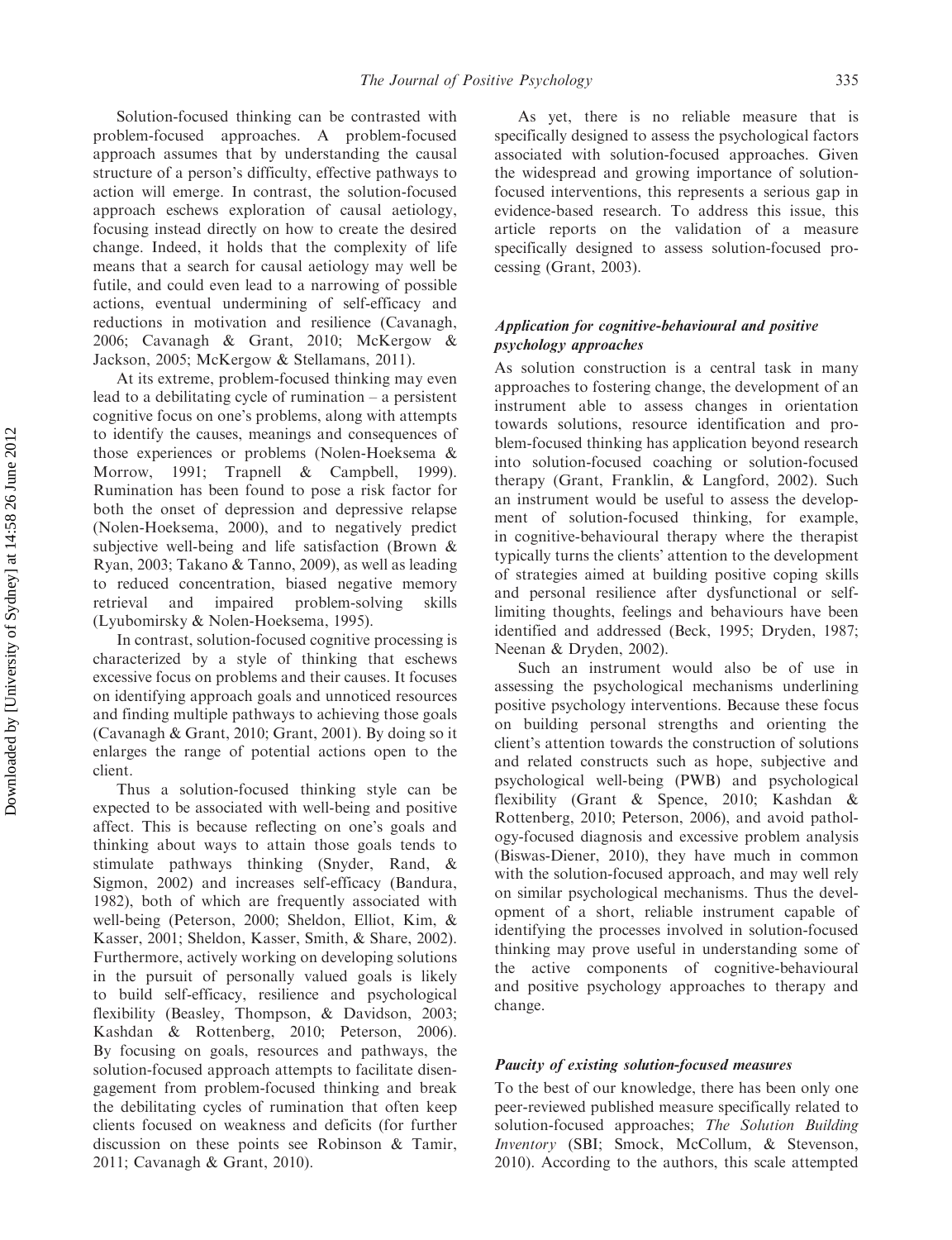to comprehensively measure all aspects of 'solutionbuilding' by clients in brief solution-focused therapy (BSFT). Following a review of the literature, Smock et al. (2010) developed a 22-item measure based on three factors that, they argued, theoretically underpin the solution-focused approach: (a) clearly identifying the solution; (b) awareness of exceptions to the problem and (c) developing a hope in the future. Items included 'I can recognize things that I can do, even though it seems that the problem is someone else'; 'I can recognize in others when things may be going better for me' and 'There are times when I am really proud of how I am able to handle difficult situations'.

However, exploratory factor analysis (EFA) of the SBI yielded eight factors rather than the expected three (Smock et al., 2010). When this analysis was repeated with a second data set, the researchers were again unable to confirm the hypothesized three-factor model. Their data indicated the only viable model using their items was a six-item, single-factor scale that did not operationalize the proposed underlying theoretical framework. Furthermore, its psychometric properties are uncertain, and important properties such as test– retest reliability and predictive validity were not reported.

In order to further develop our understanding of solution-focused approaches and more deeply explore their utility in coaching, therapy and positive psychology, a new theoretically grounded and empirically validated measure that can assess processes central to solution-focused thinking is needed. A brief, reliable and valid measure of solution-focused thinking would have potential to contribute to the field, both in terms of assessing change in the psychological mechanisms targeted by solution-oriented interventions, and more broadly in terms of generating insight into the psychological processes central to purposeful, positive change. For such a measure to be useful to both practitioners and researchers, it needs to be theoretically grounded, simple to administer and easy to score. The aim of this study was to develop such a measure.

### The SFI: Theoretical factor structure

In developing the SFI, a review of the solution-focused literature identified two broad themes. These were, firstly, an orientation towards solution construction via the use of approach goals and active self-regulation and secondly, an orientation towards noticing exceptions to the problem and utilizing resources and strengths (see Grant, 2011 for a broader theoretical and philosophical discussion of the underpinnings of solution-focused interventions and the SFI).

In addition, we hypothesized a third factor concerned with the person's capacity to disengage from problem-focused thinking. We reasoned that solution-focused thinking is more than just goal setting and resource awareness – it is also based on a mindset that orients the person towards solutions and explicitly away from problem-focused processing (see also Biswas-Diener, 2010; Dweck, 2006). Thus, in addition to assessing goal orientation (GO) and resource utilization, a valid measure of solution-focused thinking should also include items that assess the relative absence of problem-focused thinking.

The following three studies were conducted to assess the factor structure, reliability and validity of the SFI. Study one reports the exploratory and confirmatory factor analyses of the instrument. This study sought to understand whether the factor structure was stable and reflected the proposed underlying theoretical framework, and which of three models best fit the data. The models we examined were: (Model 1) a unitary factor model (which suggests a single broad latent factor underlying solution-focused behaviours); (Model 2) a three independent, yet inter-correlated factor model (e.g. solution-focused behaviours can be viewed as being underlined by three factors obtained from the correlations between original items) and (Model 3) a hierarchical model with three factors subordinate to a single higher order factor (e.g. a second-order factor is derived on a basis of correlations between first-order factors, supporting the assumption of broad tendencies underlying three conceptually related clusters of problem-focused behaviours). Study two examined the validity of the measure comparing it against a range of outcome variables. Study three assessed the test–retest reliability of the instrument as a whole and its responsiveness to change following coaching.

# Study one: Internal validation of the SFI Method

#### Item construction

As discussed above, we suggest there are three key factors theoretically deemed to be central to solutionfocused thinking: (1) a focus towards desired goal states; (2) a focus on recognizing and utilizing strengths and resources and (3) a focus on disengaging from problems and problem-focused thinking. We named these themes GO, resource activation (RA), and problem disengagement (PD), respectively, and developed questionnaire items that reflected each theme.

Drawing on key themes reported in the solutionfocused practitioner literature, questionnaire items were developed by the first and sixth authors (Grant, 2011): the GO items were designed to encapsulate the key features of goal-focused self-regulation which underpins an orientation towards solution construction (e.g. Locke & Latham, 2002). The RA items were designed to reflect the core aspects of RA widely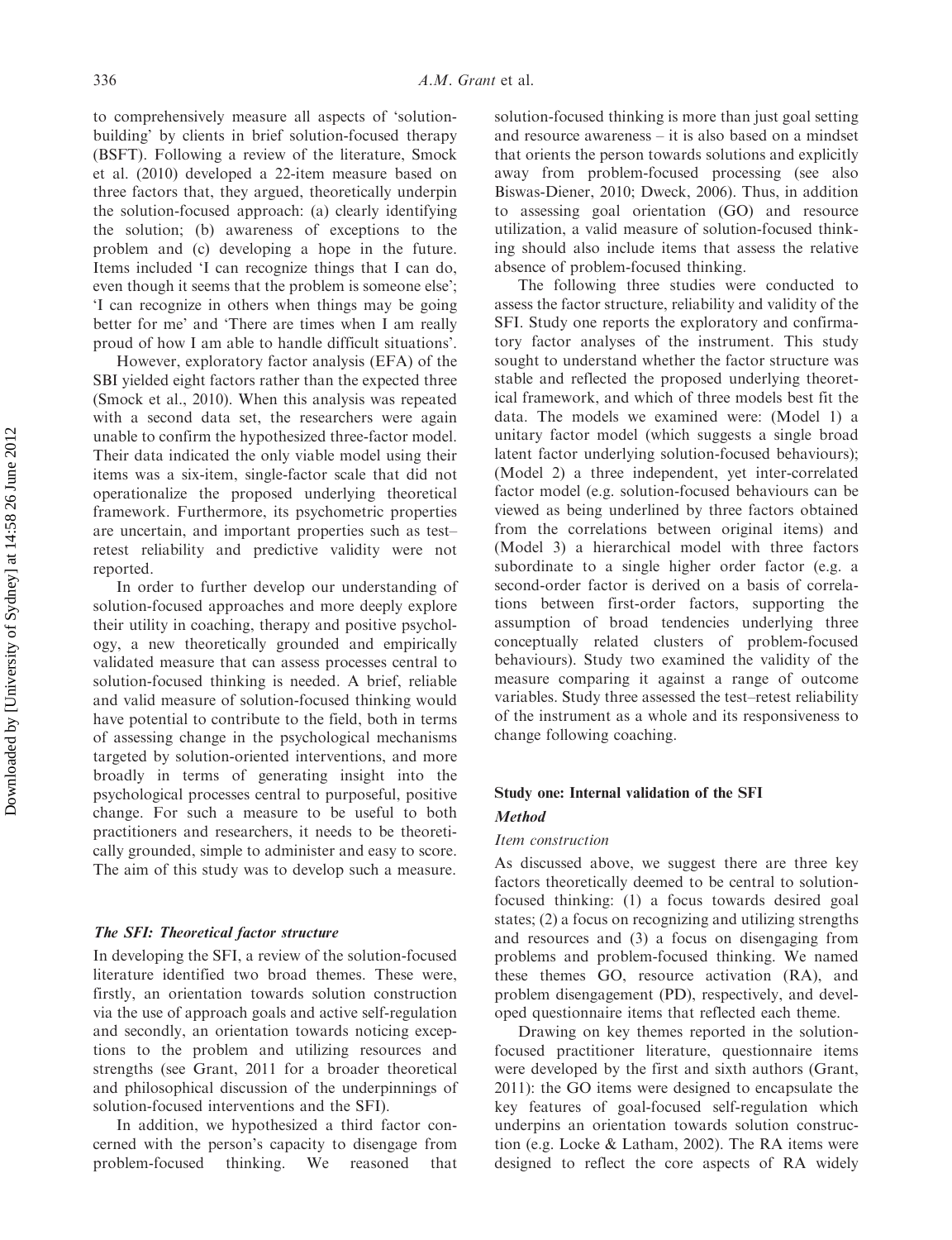| Original item no.                                          |
|------------------------------------------------------------|
| I tend to spend mo<br>my problems tha<br>possible solution |
| I tend to get stuck<br>problems <sup>®</sup>               |
| There is always a s<br>problem                             |
| I tend to focus on                                         |
| I'm not very good<br>things are going                      |
| There are always en<br>solve a problem<br>to look          |
| I know how to use<br>strengths                             |
| Most people are m<br>they realise                          |
| When things do go<br>learn from the e                      |
| Setbacks are a real<br>turn failure into                   |
| I imagine my goals<br>towards them                         |
| I keep track of my<br>my goals                             |
| I'm very good at d<br>action plans                         |
| I always achieve m                                         |
| Note: ®indicates reverse-scored items.                     |
|                                                            |

Table 1. Descriptive statistics (minimum and maximum scores, mean and SD) for each item of the initial 14-item version of the SFI scale in professional ( $N = 242$ ) and university student ( $N = 322$ ) samples.

|                   |                                                                                                       | University students |                 |                |           | Professional sample |                 |           |           |
|-------------------|-------------------------------------------------------------------------------------------------------|---------------------|-----------------|----------------|-----------|---------------------|-----------------|-----------|-----------|
| Original item no. |                                                                                                       |                     | Minimum Maximum | $\overline{M}$ | <b>SD</b> |                     | Minimum Maximum | M         | <b>SD</b> |
| SFI01             | I tend to spend more time analysing<br>my problems than working on<br>possible solutions <sup>®</sup> |                     | 6               |                | 3.98 1.20 |                     | 6               | 3.21 1.16 |           |
| <b>SFI02</b>      | I tend to get stuck in thinking about<br>problems <sup>®</sup>                                        |                     | 6               |                | 3.83 1.23 | 1                   | 6               | 2.96 1.13 |           |
| <b>SFI03</b>      | There is always a solution to every<br>problem                                                        |                     | 6               |                | 4.64 1.07 | 1                   | 6               | 4.10      | 1.33      |
| <b>SFI04</b>      | I tend to focus on the negative®                                                                      |                     | 6               | 4.40 1.27      |           | 1                   | 6               | 3.69      | 1.26      |
| <b>SFI05</b>      | I'm not very good at noticing when<br>things are going well <sup>®</sup>                              |                     | 6               |                | 4.31 1.27 | 1                   | 6               | 3.90      | 1.28      |
| <b>SFI06</b>      | There are always enough resources to<br>solve a problem if you know where<br>to look                  | 1                   | 6               |                | 4.30 1.19 | 1                   | 6               | 4.27      | 1.07      |
| <b>SFI07</b>      | I know how to use my personal<br>strengths                                                            | $\overline{2}$      | 6               | 4.62 0.83      |           | 1                   | 6               | 4.23 0.99 |           |
| <b>SFI08</b>      | Most people are more resilient than<br>they realise                                                   | 2                   | 6               |                | 4.93 0.79 | $\overline{2}$      | 6               | 4.54 0.87 |           |
| <b>SFI09</b>      | When things do go wrong I try to<br>learn from the experience                                         | 2                   | 6               |                | 5.14 0.70 | 1                   | 6               | 4.81      | 0.81      |
| <b>SFI10</b>      | Setbacks are a real opportunity to<br>turn failure into success                                       | 2                   | 6               |                | 4.67 0.84 | 1                   | 6               | 4.31 0.99 |           |
| <b>SFI11</b>      | I imagine my goals and then work<br>towards them                                                      | 2                   | 6               |                | 4.48 0.96 | 1                   | 6               | 4.23      | 1.06      |
| <b>SFI12</b>      | I keep track of my progress towards<br>my goals                                                       | 1                   | 6               |                | 4.04 1.09 | 1                   | 6               | 3.74 1.14 |           |
| <b>SFI13</b>      | I'm very good at developing effective<br>action plans                                                 |                     | 6               |                | 3.51 1.08 | 1                   | 6               | 3.66 1.21 |           |
| <b>SFI14</b>      | I always achieve my goals                                                                             |                     | 6               |                | 3.92 0.92 |                     | 6               | 3.52 1.14 |           |

n-focused literature 88; Furman & Ahola, 1992). The PD items were designed to capture the key features of problem-saturated thinking which impedes goal pursuit (e.g. van Randenborgh, Huffmeier, LeMoult, & Joormann, 2010), and by reverse scoring these items, it is possible to create an analogue measure of PD. There were 14 items in the initial item pool which were scored using a six-point scale  $(1 =$ strongly disagree;  $6 =$ strongly agree).

## Participants and procedure

Data were gathered in two stages. Stage one involved the initial collection of data using a professional sample ( $N = 242$ ; 157 females; 85 males) of members of the legal and health professions who were taking part in an intervention study on leadership coaching  $(mean \text{age} = 41.92 \text{ years}; \text{standard deviation}$  $(SD) = 8.92$ ) (Cavanagh, Spence, & Atkins, 2012). To determine the factorial structure of the scale, the data from this sample were subjected to EFA using the maximum likelihood (ML) method with Promax rotation. The analysis was conducted using SPSS v17.

In stage two, a second data set was collected from a sample of undergraduate psychology students (Lakota, 2010). These students  $(N = 322; 226$  females; 96 males) participated in the study for course credit (mean  $age = 19.8$  years;  $SD = 4.34$  years). These data were used to confirm the factorial structure found in stage one. The confirmatory factor analysis (CFA) using the ML method was conducted using AMOS v7.0 (Arbuckle, 2006).

In both samples the questionnaire was completed in small group settings, alongside other measures related to different studies. Only data relevant to this scale are reported here.

## Results for stage one: EFA

## Descriptive statistics and correlations for the 14-item version of the SFI

Descriptive statistics for all the 14 items of the SFI for the professional and university student samples are presented in Table 1. Whilst the student sample has slightly lower means on the items measuring PD, these differences are not statistically significant.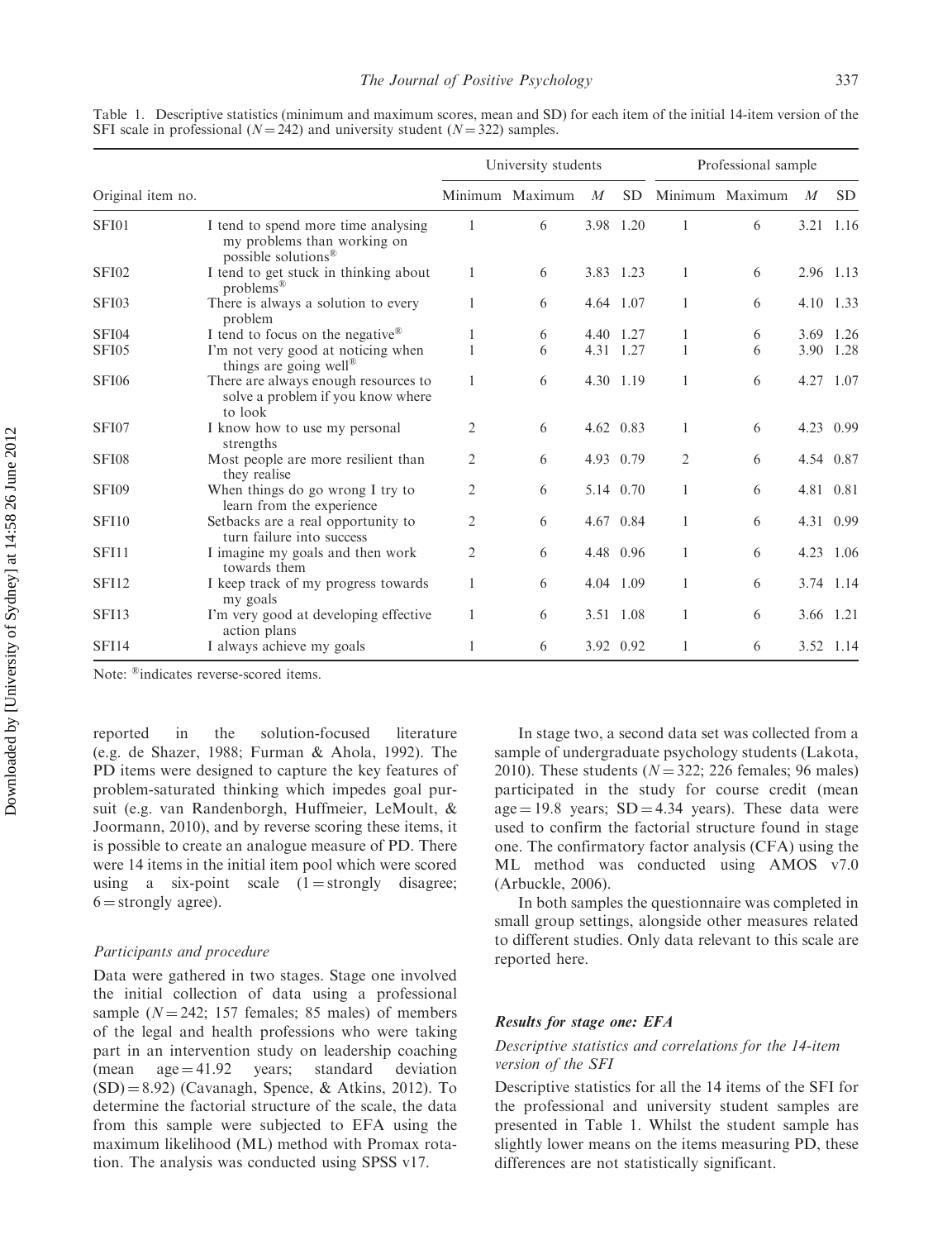Table 2. Pearson product moment correlations between the initial 14 scale items in the professional (low triangle,  $N = 242$ ) and the university student (upper triangle,  $N = 322$ ) samples.

|                   | $\mathcal{L}$ | 3        | $\overline{4}$ | 5                 | 6        | $7\phantom{0}$ | 8        | 9        | 10       | 11       | 12           | 13       | 14       |
|-------------------|---------------|----------|----------------|-------------------|----------|----------------|----------|----------|----------|----------|--------------|----------|----------|
|                   | $0.64**$      | $0.15**$ | $0.46**$       | $0.36**$          | 0.10     | $0.26**$       | 0.06     | $0.19**$ | $0.20**$ | $0.26**$ | $0.21**$     | $0.20**$ | $0.20**$ |
| 2 $0.64**$        |               | $0.17**$ | $0.52**$       | $0.38**$          | $0.15**$ | $0.32**$       | 0.05     | $0.21**$ | $0.20**$ | $0.26**$ | $0.12*$      | $0.24**$ | $0.31**$ |
| $3 \quad 0.18**$  | $0.20**$      |          | $0.25**$       | $0.22**$          | $0.65**$ | $0.26**$       | $0.19**$ | $0.26**$ | $0.37**$ | $0.30**$ | $0.30**$     | $0.32**$ | $0.29**$ |
| $4 \quad 0.50**$  | $0.55**$      | $0.38**$ |                | $0.46**$          | $0.22**$ | $0.40**$       | $0.16**$ | $0.33**$ | $0.33**$ | $0.36**$ | $0.27**$     | $0.27**$ | $0.30**$ |
| $5 \t0.31**$      | $0.41**$      | $0.18**$ | $0.45**$       |                   | $0.17**$ | $0.33**$       | $0.17**$ | $0.26**$ | $0.22**$ | $0.19**$ | $0.17**$     | $0.19**$ | $0.20**$ |
| $6\quad 0.10$     | $0.29**$      | $0.50**$ |                | $0.33**$ 0.19**   |          | $0.26**$       | $0.19**$ | $0.29**$ | $0.34**$ | $0.28**$ | $0.30**$     | $0.33**$ | $0.31**$ |
| $7 \quad 0.35**$  | $0.42**$      | $0.17**$ | $0.44**$       | $0.41**$          | $0.29**$ |                | $0.23**$ | $0.33**$ | $0.28**$ | $0.42**$ | $0.35**$     | $0.40**$ | $0.40**$ |
| 8 0.13            | 0.11          | $0.21**$ | $0.26**$       | $0.16*$           | $0.27**$ | $0.23**$       |          | $0.30**$ | $0.32**$ | $0.19**$ | 0.04         | 0.03     | 0.04     |
| $9 \t0.28**$      | $0.22**$      | $0.23**$ | $0.30**$       | $0.32**$          | $0.24**$ | $0.31**$       | $0.30**$ |          | $0.34**$ | $0.42**$ | $0.27**$     | $0.29**$ | $0.22**$ |
| $10 \quad 0.29**$ | $0.29**$      | $0.39**$ | $0.37**$       | $0.30**$          | $0.37**$ | $0.26**$       | $0.29**$ | $0.57**$ |          | $0.36**$ | $0.27**$     | $0.25**$ | $0.24**$ |
| $11 \quad 0.25**$ | $0.24**$      | $0.22**$ |                | $0.26**$ $0.23**$ | $0.24**$ | $0.28**$       | $0.20**$ | $0.26**$ | $0.36**$ |          | $0.63**$     | $0.49**$ | $0.51**$ |
| $12 \quad 0.20**$ | $0.19**$      | $0.16*$  | $0.28**$       | $0.22**$          | $0.17**$ | $0.26**$       | $0.20**$ | $0.19**$ | $0.29**$ | $0.72**$ | $\mathbf{1}$ | $0.57**$ | $0.50**$ |
| $13 \quad 0.19**$ | $0.21**$      | $0.30**$ | $0.36**$       | $0.25**$          | $0.27**$ | $0.47**$       | $0.20**$ | $0.18**$ | $0.22**$ | $0.48**$ | $0.49**$     |          | $0.52**$ |
| $14 \quad 0.16*$  | $0.25**$      | $0.24**$ | $0.27**$       | $0.19**$          | $0.24**$ | $0.40**$       | $0.22**$ | $0.20**$ | $0.19**$ | $0.32**$ | $0.30**$     | $0.50**$ |          |
|                   |               |          |                |                   |          |                |          |          |          |          |              |          |          |

Note:  $*_{p}$  < 0.05;  $*_{p}$  < 0.01.

Table 2 presents correlations between all the 14 items of the original SFI scale for each sample. Correlations coefficients for the professional and student samples are summarized in lower and upper triangles, respectively.

Inspection of correlations between the 14 items of the original SFI scale suggests several robust patterns. First, the items correlate positively with each other across both samples. Second, there are several clusters present within the correlations, with some items correlating consistently higher with some group of items, but not with the others. Overall, the correlations range from 0.03 ( $p > 0.05$ ) to 0.65 ( $p < 0.01$ ) in the professional sample and from 0.09 ( $p > 0.05$ ) to 0.72  $(p < 0.01)$  in the student sample. Third, correlations for both samples are similar, but coefficients are slightly more homogeneous for the student sample than for the professional sample. Overall, however, these patterns are consistent with our expectations, and suggest this instrument is capturing a multidimensional construct, with a possible broad second-order factor.

#### EFA: Determining the structure of the SFI

An EFA analysis was performed on the professional sample. Although there were four eigenvalues higher than one, the inspection of a scree plot clearly indicated the presence of three distinct factors only. Moreover, when four factors were extracted, one factor was defined by two strong loadings only. Thus, the three-factor solution model was adopted as the most parsimonious.

Two items ('I know how to use my personal strengths' and 'When things do go wrong I try to learn from the experience') from the initial 14 items had very low factor loadings and communality estimates. As the problems with these two items were consistent across both three- and four-factor solutions, we decided to exclude them from further analysis. The EFA was then repeated on the 12 retained items and the relevant pattern matrix is presented in Table 3. Three resulting factors accounted for 30%, 9.8% and 7.4% of the variance, respectively, and this solution explained 47.2% of the total variance.

We tested the data set for univariate and multivariate normalities. According to conventional criteria (DeCarlo, 1997), all of the items were within the accepted normal distribution parameters. We also examined the suitability of the data for factor analysis by using the Kaiser–Meyer–Olkin (KMO) measure of sampling adequacy (Kaiser, 1970), as well as Bartlett's test of sphericity (Bartlett, 1950). The KMO measure of sampling adequacy was 0.83, above the commonly recommended value of 0.60, and Bartlett's test of sphericity was significant  $(\chi^2(91) = 1167.06, p < 0.01)$ . Interpretation of this model is as follows.

## Factor 1: PD

This factor is defined by items that reflect a tendency towards becoming enmeshed in, and over-emphasizing, negative thinking about problems. These items were reversed-coded creating an analogue measure of PD and preserving the unidirectional nature of the overall scale.

## Factor 2: GO

Salient loadings on this factor are from the items that reflect the tendency to envisage one's goals, to set up action plans to achieve them and to monitor progress – aspects central to the solution-focused approach. It should be noted that item 12 ('I always achieve my goals') is the only item that assesses the actual goal-related outcome, and it loaded least strongly than the other GO factor items.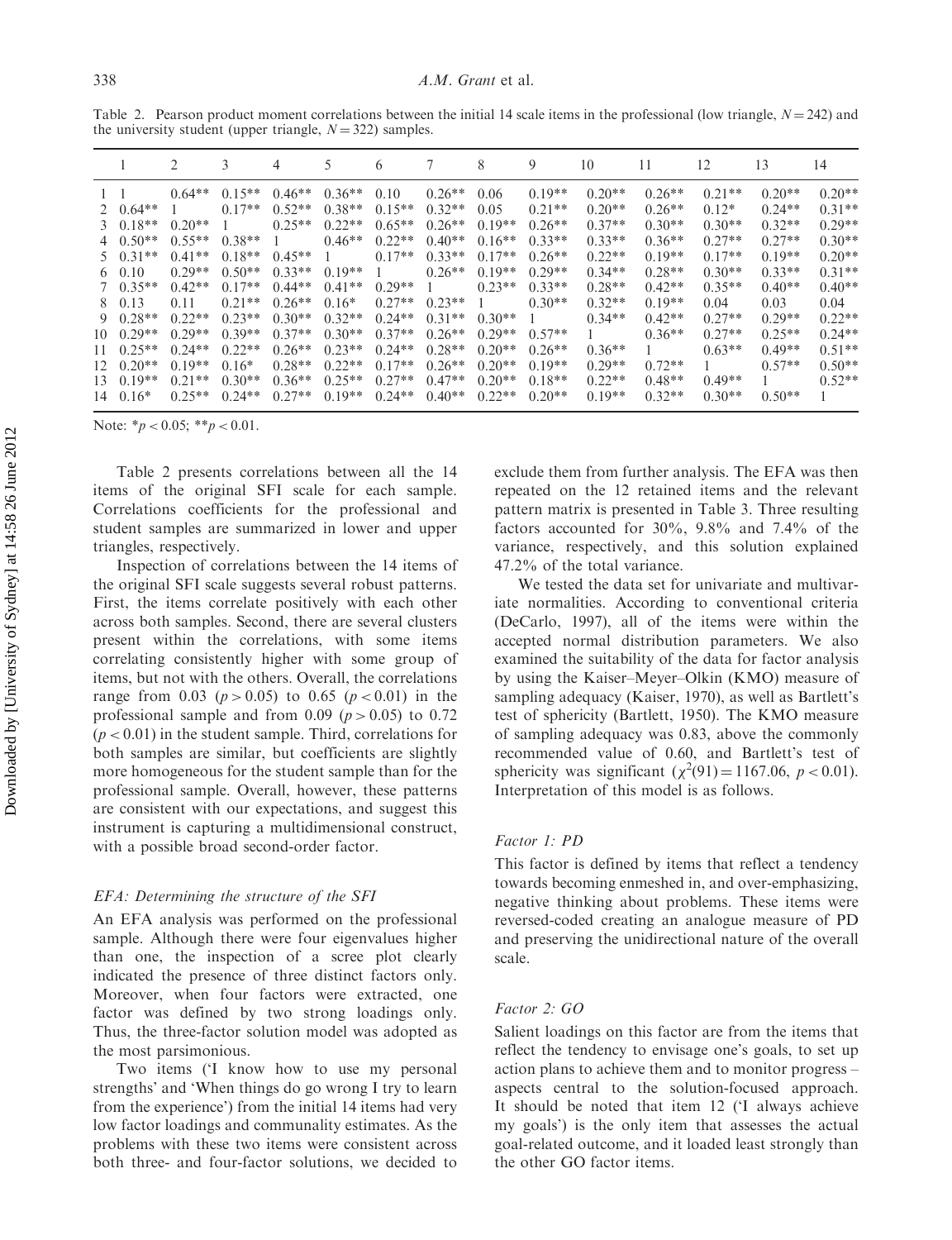Table 3. Pattern matrix for the EFA (ML with Promax rotation) and item–total correlations (for each subscale) of the SFI  $(N = 242)$ .

| Items                                                                                                 | PD.      | GO       | RA       | h <sup>2</sup> | Item-total correlation |
|-------------------------------------------------------------------------------------------------------|----------|----------|----------|----------------|------------------------|
| 1. I tend to spend more time analysing my problems<br>than working on possible solutions <sup>®</sup> | 0.830    | 0.004    | $-0.151$ | 0.587          | 0.47                   |
| 2. I tend to get stuck in thinking about problems <sup>®</sup>                                        | 0.884    | $-0.062$ | $-0.066$ | 0.688          | 0.53                   |
| 3. There is always a solution to every problem                                                        | $-0.039$ | $-0.071$ | 0.749    | 0.490          | 0.45                   |
| 4. I tend to focus on the negative <sup>®</sup>                                                       | 0.556    | 0.007    | 0.281    | 0.551          | 0.64                   |
| 5. I'm not very good at noticing when things are going<br>$well^{\circledR}$                          | 0.421    | 0.069    | 0.112    | 0.274          | 0.45                   |
| 6. There are always enough resources to solve a problem<br>if you know where to look                  | $-0.085$ | $-0.054$ | 0.764    | 0.493          | 0.43                   |
| 7. Most people are more resilient than they realize                                                   | $-0.011$ | 0.105    | 0.347    | 0.161          | 0.33                   |
| 8. Setbacks are a real opportunity to turn failure into<br>success                                    | 0.152    | 0.137    | 0.404    | 0.338          | 0.52                   |
| 9. I imagine my goals and then work towards them                                                      | 0.005    | 0.824    | $-0.009$ | 0.675          | 0.54                   |
| 10. I keep track of my progress towards my goals                                                      | $-0.037$ | 0.942    | $-0.114$ | 0.775          | 0.48                   |
| 11. I'm very good at developing effective action plans                                                | 0.009    | 0.485    | 0.231    | 0.401          | 0.53                   |
| 12. I always achieve my goals                                                                         | 0.068    | 0.268    | 0.237    | 0.225          | 0.43                   |
| <b>Factor</b> correlations                                                                            |          |          |          |                |                        |
|                                                                                                       |          |          | 0.421    | 0.507          |                        |
|                                                                                                       |          |          |          | 0.476          |                        |

Notes:  $\omega$  indicates reverse-scored items. The authors permit free use of this scale for research, training and educational purposes.

Table 4. Descriptive statistics (minimum and maximum scores, mean and SD) and Cronbach's  $\alpha$  reliability estimates for the three subscales and the global SFI scale in the professional ( $N = 242$ ) and the university student ( $N = 322$ ) samples.

|                            | No. of items | M(SD)        | Minimum | Maximum | <b>Skewness</b> | Kurtosis | Cronbach's $\alpha$ |
|----------------------------|--------------|--------------|---------|---------|-----------------|----------|---------------------|
| <i>Professional sample</i> |              |              |         |         |                 |          |                     |
| Total SFI scale            | 12           | 51.01 (7.64) | 32      | 67      | $-0.140$        | $-0.490$ | 0.83                |
| <b>PD</b>                  | 4            | 16.52(3.87)  |         | 24      | $-0.070$        | $-0.367$ | 0.78                |
| GO                         | 4            | 15.95(3.14)  |         | 24      | $-0.384$        | 0.336    | 0.78                |
| RA                         | 4            | 18.55(2.80)  | 9       | 24      | $-0.141$        | $-0.486$ | 0.68                |
| University student sample  |              |              |         |         |                 |          |                     |
| Total SFI scale            | 12           | 46.14(8.03)  | 21      | 69      | $-0.004$        | $-0.157$ | 0.83                |
| <b>PD</b>                  | 4            | 13.77(3.75)  | 4       | 24      | 0.195           | $-0.217$ | 0.78                |
| GO                         | 4            | 15.16 (3.68) | 6       | 24      | $-0.35$         | $-0.028$ | 0.82                |
| RA                         | 4            | 17.21 (3.08) | 4       | 24      | $-0.198$        | $-0.181$ | 0.68                |

### Factor 3: RA

This factor is defined by items that reflect positive thinking about solutions and the perceived availability of solutions.

Table 3 also displays correlations between the three factors. Not surprisingly, the factors are positively correlated (r's range between 0.42 and 0.53), which suggests the presence of common, higher order factor.

#### Descriptive statistics for the total 12-item SFI scale

Descriptive statistics and Cronbach's  $\alpha$  reliability estimates for the final 12-item SFI and the three subscales are presented in Table 4.

Cronbach's  $\alpha$  estimates for the overall 12-item scale were good across both samples ( $\alpha$  = 0.83), and within an acceptable range for each facet. That is,  $\alpha$ 's of 0.78 and 0.68 were observed for PD and RA, respectively (for both samples), whilst the GO  $\alpha$ 's were 0.78 and 0.82 for the professional and student samples, respectively. A range of item–total correlations (from three reliability analyses for each subscale) was found to be relatively homogeneous (ranging between 0.33 and 0.64).

There was a good overall distribution for the total score (i.e. 32–64 for the professional sample; 21–69 for the student sample) and each of the subscales  $(range = 6-24)$ , with a slight tendency towards negative skewness and kurtosis. Overall, however, the data were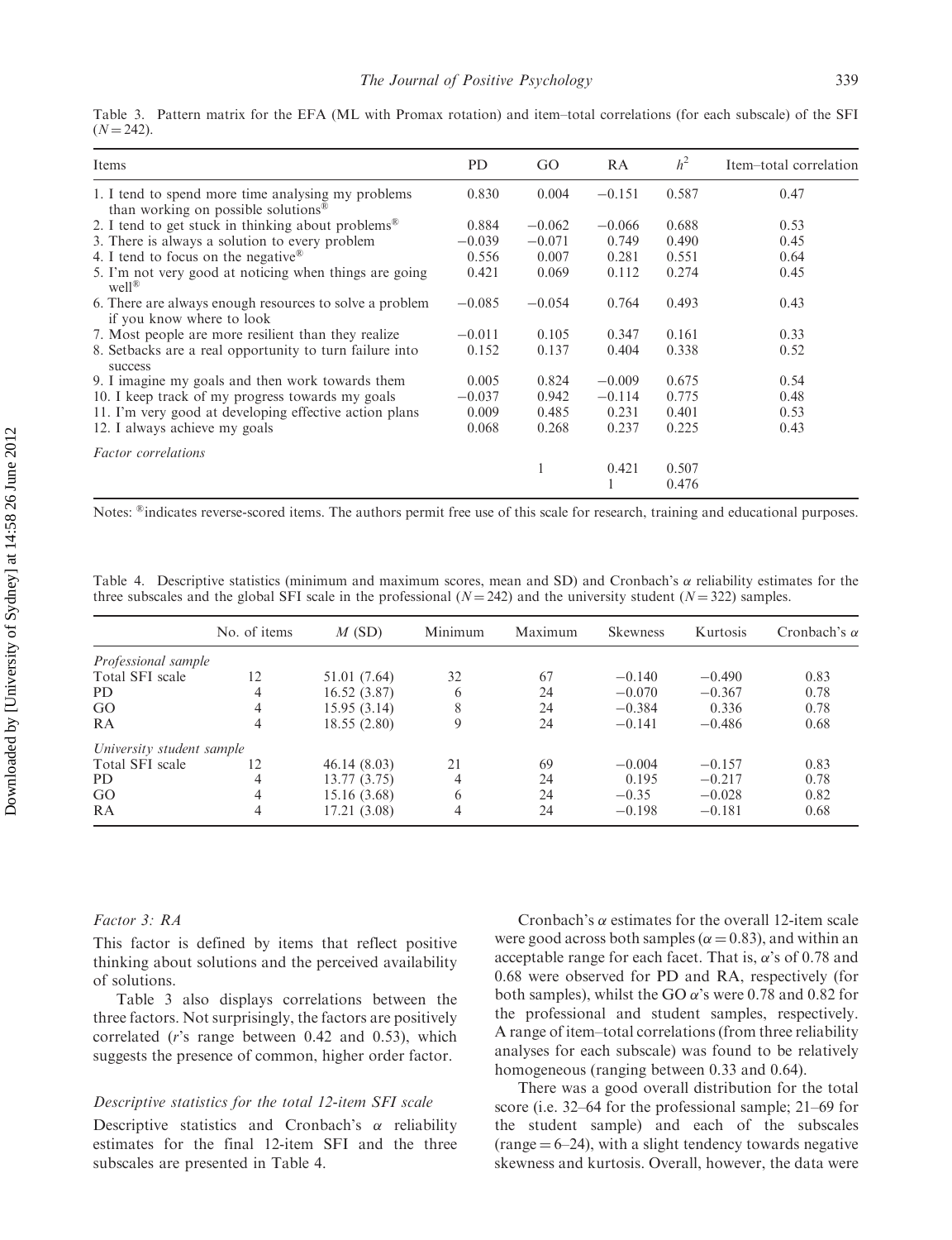340 *A.M. Grant* et al.



Figure 1. Graphical representation of Models 1–3.

Notes: In these diagrams, large circles represent latent factors, small circles represent error terms, single-headed straight arrows index hypothesized factor loading and double-headed curved arrow index covariances/correlations between the factors.  $SFI =$  Solution-focused Inventory; PD = problem disengagement;  $GO =$  goal orientation;  $RA =$  resource activation.

distributed normally and no significant differences were observed on the basis of gender. When both data sets were combined, a small but a statistically significant positive correlation was observed between age and scores on the SFI  $(r=0.18; p < 0.05)$ . The correlation between age and scores on the SFI for the university student sample was  $(r=0.21;$  $p < 0.05$ ), but there was no significant correlation between age and scores on the SFI for the professional sample  $(r = 0.03; \text{ ns})$ .

In summary, the initial factor analysis using a professional sample suggests that the SFI has good psychometric properties and the emergent three factors represent the underlying theoretical framework derived from key themes from the literature on purposeful positive change and BSFT (Miller, Hubble, & Duncan, 1996). The next step was to examine its factorial stability.

## Stage two: CFA using the university student sample

CFA was performed to determine whether the factorial structure revealed in the EFA on the professional sample would emerge using the student sample. To examine the latent dimensionality of the SFI, three models were compared. The models reflect three alternative views of the solution-focused tendencies (Figure 1). First, we postulated a one-factor broad model (this was Model 1), reflecting a possibility that the SFI captures a unidimensional construct. Second, we postulated a three-correlated-factor model with GO, RA and PD correlated factors (this was Model 2). This model is based on the results received earlier using EFA on the professional sample and it implies that the SFI captures a multidimensional construct with three first-order factors which capture relationships between solution-focused behaviours. The results of the EFA performed on the professional sample (a pattern of robust correlations between three factors) suggested, however, a possibility of a hierarchical model with three first-order factors subordinate to a single higher order factor. Thus, a two-level hierarchical model with one second-order factor indexing broad solutionfocused thinking strategies and the three first-order factors as in Model 2 were postulated (this was Model 3).

Relevant fit indices are summarized in Table 5. Chi-square  $(\chi^2)$  is one of the most commonly used indexes of fit. Here small values relative to the degrees of freedom are indicative of statistically non-significant differences between the actual and the implied matrixes, indicating that there is no discrepancy between the hypothesized model and the data. As this statistic is sensitive to sample size, in line with the current best practice we used the root-mean-square error of approximation (RMSEA) and its 90% confidence interval (CI) to gauge approximate goodness of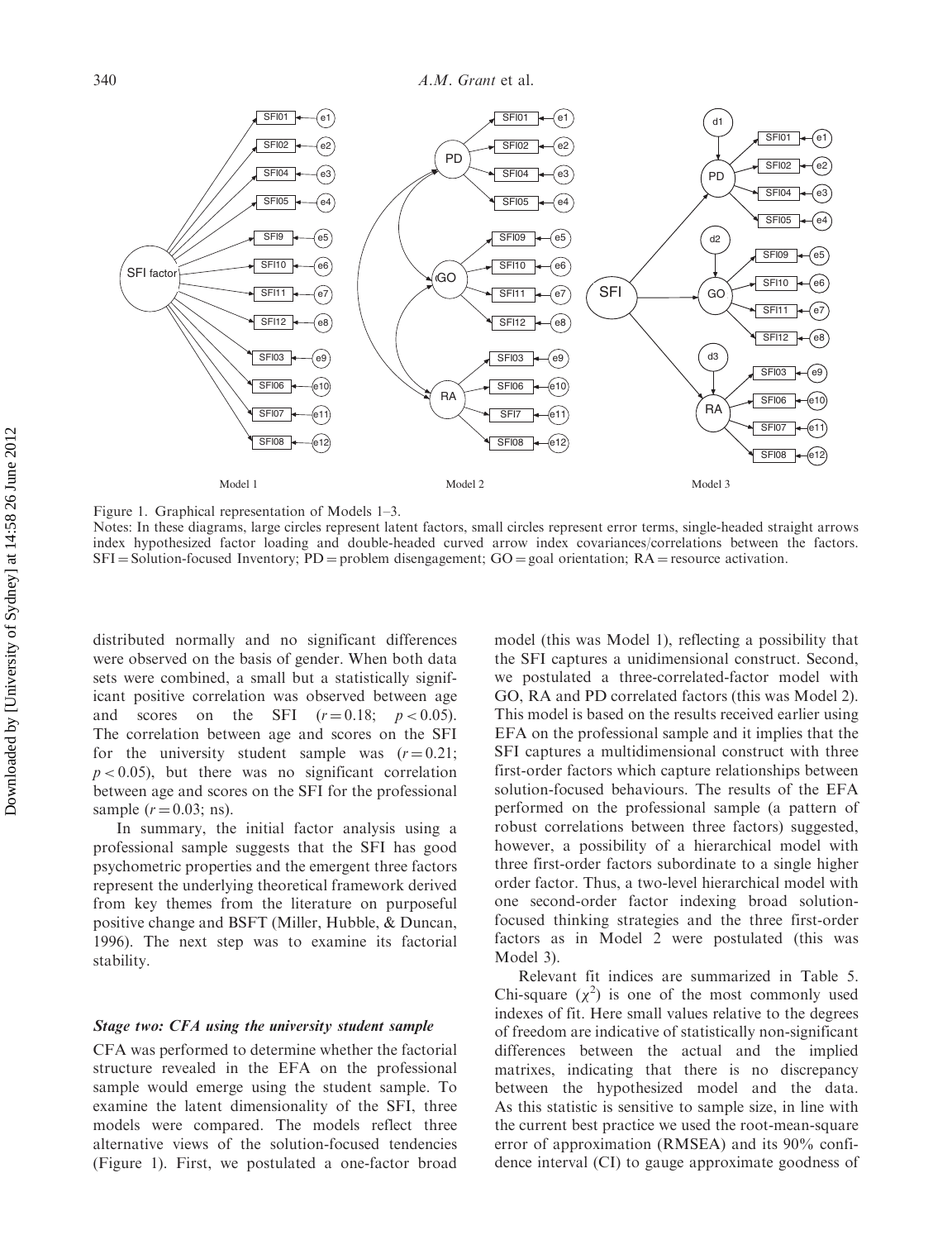| (117.22) |  |
|----------|--|

|               | Fit statistics |    |                    |            |       |            |                        |  |  |
|---------------|----------------|----|--------------------|------------|-------|------------|------------------------|--|--|
| Model         |                | df | $\chi^2/\Delta df$ | <b>GFI</b> | TLI   | <b>CFI</b> | RMSEA $(90\%$ CI)      |  |  |
|               | 511.58         | 54 | 9.474              | 0.765      | 0.551 | 0.633      | $0.162(0.150-0.175)$   |  |  |
|               | 147.31         | 51 | 2.888              | 0.925      | 0.900 | 0.923      | $0.077(0.062 - 0.091)$ |  |  |
| Diff $\chi^2$ | 364.27         |    | 121.42             |            |       |            |                        |  |  |
|               | 147.31         |    | 2.888              | 0.925      | 0.900 | 0.923      | $0.077(0.062 - 0.091)$ |  |  |

Table 5. Fit statistics for the different models proposed to underlie the university student sample ( $N = 322$ ).

Note: GFI = goodness-of-fit index; CFI=comparative fit index; TLI= Tucker–Lewis index; RMSEA= root mean square error of approximation.

model fit in the population. Values lower than or closeto 0.06 are taken to indicate good fit (Hu & Bentler, 1999) and a narrow CI indicates good precision (MacCallum, Browne, & Sugawara, 1996). We have also reported the relative likelihood ratio of  $\chi^2$  to degrees of freedom ( $\chi^2$ /df) statistic. It should be noted that values of less than three are taken to indicate good fit (Kline, 1998) when the sample size is large. In addition, we used goodness-of-fit index (GFI) to reflect a relative amount of covariance accounted for by the model. Here, values greater than 0.90 suggest a reasonable-to-good fit (Kline, 1998). Finally, we use the Tucker–Lewis index (TLI), an incremental fit index, because it has been shown to be relatively independent of sample size (Fan, Thompson, & Wang, 1999; Marsh, Balla, & McDonald, 1988). Values greater than 0.90 are required, however, and Hu and Bentler (1999) suggest a cut-off value of close to 0.95.

Models 1 and 2 are nested, thus  $\chi^2$  will be used to statistically compare the fit of the solutions. A difference in the chi-squared test  $(\Delta \chi^2)$  was used to evaluate alternative nested models. A statistically significant value suggests that a less parsimonious model is a significantly better fit than the initial model. Models 2 and 3, however, would produce identical-fit statistics as these are mathematically identical solutions, and the preference of one model over the other will be based on a conceptual basis.

Model 1, the one-factor model, had the poorest fit to data:  $\chi_{54}^2 = 511.579$ ;  $\chi^2/df = 9.474$ , the RMSEA equals 0.162 (its 90% CI is 0.15–0.18). The TLI is 0.551 and the GFI 0.765 (see Table 5). Model 2, the three-interrelated-factors model, had a substantially better fit (diff  $\chi_3^2 = 364.27$ ,  $p < 0.001$ ), and, overall this model fits data reasonably well:  $\chi_{51}^2 = 147.31$ ;  $\chi^2$ /df = 2.89, the RMSEA equals 0.077 (its 90% CI is 0.062–0.091). The TLI is 0.90 and the GFI 0.925. Replicating the results of the previous study, three factors share consistent positive correlations: 0.33 (PD and RA), 0.44 (PD and GO) and 0.53 (GO and RA). Based on a pattern of these correlations and theory articulated earlier, the two-level hierarchical model (Model 3) with one second-order factor indexing broad tendencies towards solution-focused thinking underlying the three first-order factors (PD, GO and RA) was postulated. Despite having the same fit indices as for Model 2, Model 3 was accepted as the model which best reflected current data and theory for solutionfocused tendencies.<sup>1</sup>

The results are summarized in Table 6 and graphically represented in Figure 1.

## Factor 1: PD

As with the previous EFA analysis, this factor captures four negative thinking items which were reversed-coded. Similar to the results obtained in the professional sample analysis, these four items have solid loading on this factor (ranging from 0.533 to 0.798).

## Factor 2: GO

As with the previous EFA analysis, only items that reflect positive tendencies towards achieving one's own goals load on this factor. All four items have solid loading on this factor (ranging from 0.685 to 0.766). In the previous analysis using the professional sample, item 12 ('I always achieve my goals') had a somewhat lower loading on this factor (0.268). Within the student sample, this item has a loading of 0.685, suggesting that the low loading observed in the professional sample may have been due to the characteristics of the initial sample, rather than this item's low content validity. Further research is needed to confirm this proposition.

## Factor 3: RA

As with the professional sample, this factor is defined by the four items that reflect an orientation towards seeking and utilizing resources. However, as with the results of the EFA analysis conducted using the professional sample, item seven ('Most people are more resilient than they realize') had a lower loading on this factor (0.274) and a much lower communality estimate than the other items (0.075). This suggests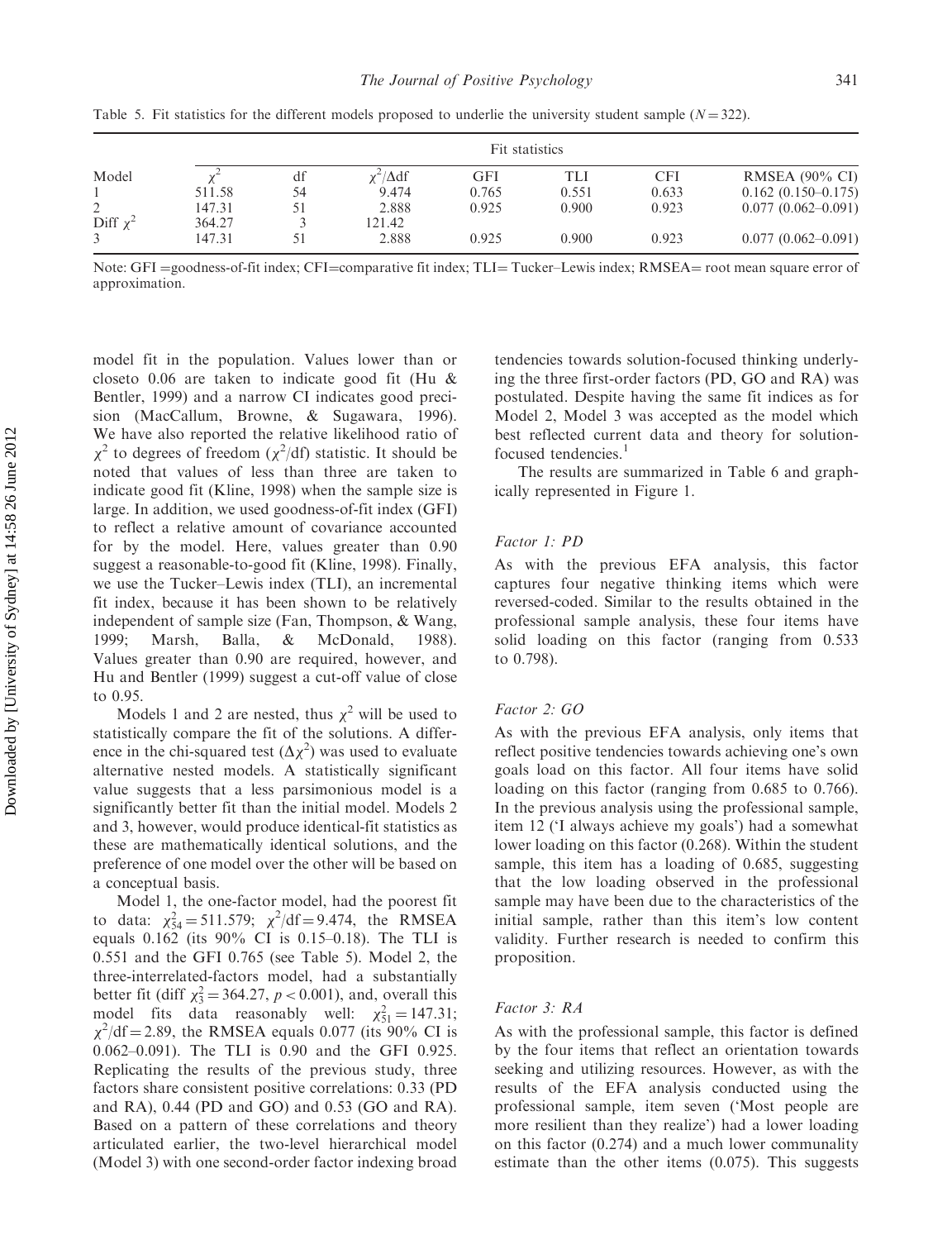Table 6. Results of the CFA (ML) for the final 12 items of the SFI ( $N = 322$ ).

| First stratum                                                                                         | <b>PD</b> | GO    | RA    |       |
|-------------------------------------------------------------------------------------------------------|-----------|-------|-------|-------|
| 1. I tend to spend more time analysing my problems than working on<br>possible solutions <sup>®</sup> | 0.743     |       |       | 0.552 |
| 2. I tend to get stuck in thinking about problems <sup>®</sup>                                        | 0.798     |       |       | 0.636 |
| 3. There is always a solution to every problem                                                        |           |       | 0.807 | 0.652 |
| 4. I tend to focus on the negative <sup>®</sup>                                                       | 0.682     |       |       | 0.465 |
| 5. I'm not very good at noticing when things are going well <sup>®</sup>                              | 0.533     |       |       | 0.284 |
| 6. There are always enough resources to solve a problem if you know<br>where to look                  |           |       | 0.776 | 0.602 |
| 7. Most people are more resilient than they realise                                                   |           |       | 0.274 | 0.075 |
| 8. Setbacks are a real opportunity to turn failure into success                                       |           |       | 0.496 | 0.246 |
| 9. I imagine my goals and then work towards them                                                      |           | 0.766 |       | 0.587 |
| 10. I keep track of my progress towards my goals                                                      |           | 0.777 |       | 0.603 |
| 11. I'm very good at developing effective action plans                                                |           | 0.711 |       | 0.505 |
| 12. I always achieve my goals                                                                         |           | 0.685 |       | 0.469 |
| Second stratum<br>Solution-focused thinking                                                           | 0.524     | 0.837 | 0.636 |       |
|                                                                                                       |           |       |       |       |

Notes: PD = problem disengagement; GO = goal orientation;  $RA$  = resource activation.<br>
<sup>®</sup> indicates reverse-scored items. The authors permit free use of this scale for research, training and educational purposes.

that this item reflects a somewhat different construct than the one captured by this factor's other three items. When this item was omitted from the model, the GFIs improved, but only very slightly:  $\chi_{41}^2 = 112.551$ ;  $\chi^2$  df = 2.745, the RMSEA equals 0.074 (its 90% CI is 0.058–0.090). The TLI is 0.920 and the GFI 0.938. Given that the content of this item holds some theoretical importance and the fact that its omission does not improve the model substantially, the decision was made to retain it. One reason for this relatively low loading may be that it is the only item that seeks an opinion about 'most people' – a global statement – rather than asking respondents to express an opinion about one's self.

## Descriptive statistics for the total 12-item SFI scale and its three subscales

Descriptive statistics and Cronbach's  $\alpha$  reliability estimates for the total 12-item SFI and the three subscales are presented in Table 4. Cronbach's  $\alpha$ estimates are across both samples ( $\alpha$  = 0.83 for the overall 12-item scale), and are within an acceptable range for all three factors. The  $\alpha$ 's for GO are slightly higher for the student sample compared with the professional sample (0.82 vs. 0.78) and are a result of the improved factor loading pattern for this subscale. As with the professional sample, there was a good overall distribution for the total score (ranging from 21 to 69) and each of the subscales (ranging between 4 and 24) with a slight tendency towards negative skewness and kurtosis. Overall, however, the data were distributed normally.

## Study one: Discussion

Taken together our results suggest that the overall SFI scale and its three subscales (PD, GO and RA) possess adequate-to-good psychometric properties. In the original professional sample, the three factors that emerged were consistent with previous literature and make good theoretical sense. For example, goal progression – moving towards a solution – requires purposeful movement away from the undesirable outcome or problem and the identification of, and progression towards, a preferred outcome or solution (for discussion on the implications of avoidance and approach goals in purposeful positive change, see Elliot, Sheldon, & Church, 1997; Locke, 1996). Such purposeful change requires that the individual sets goals, develops effective action plans and then monitors and evaluates progress towards those goals, adapting and changing action in line with feedback. The monitor–evaluate–modify steps of this process constitute a 'cycle' of self-regulated behaviours theorized as important for successful behaviour change (Carver & Scheier, 1998). The results of both factor analyses and correlations between the factors (see Table 3) support such propositions and suggest that the processes of problem identification, resource identification and goal pursuit are discrete, but related at the higher level processes.

The PD subscale consisted of the items such as 'I tend to spend more time analysing my problems than working on possible solutions' and 'I tend to get stuck in thinking about problems' (reverse scored). Such items capture the essence of 'problem saturation' often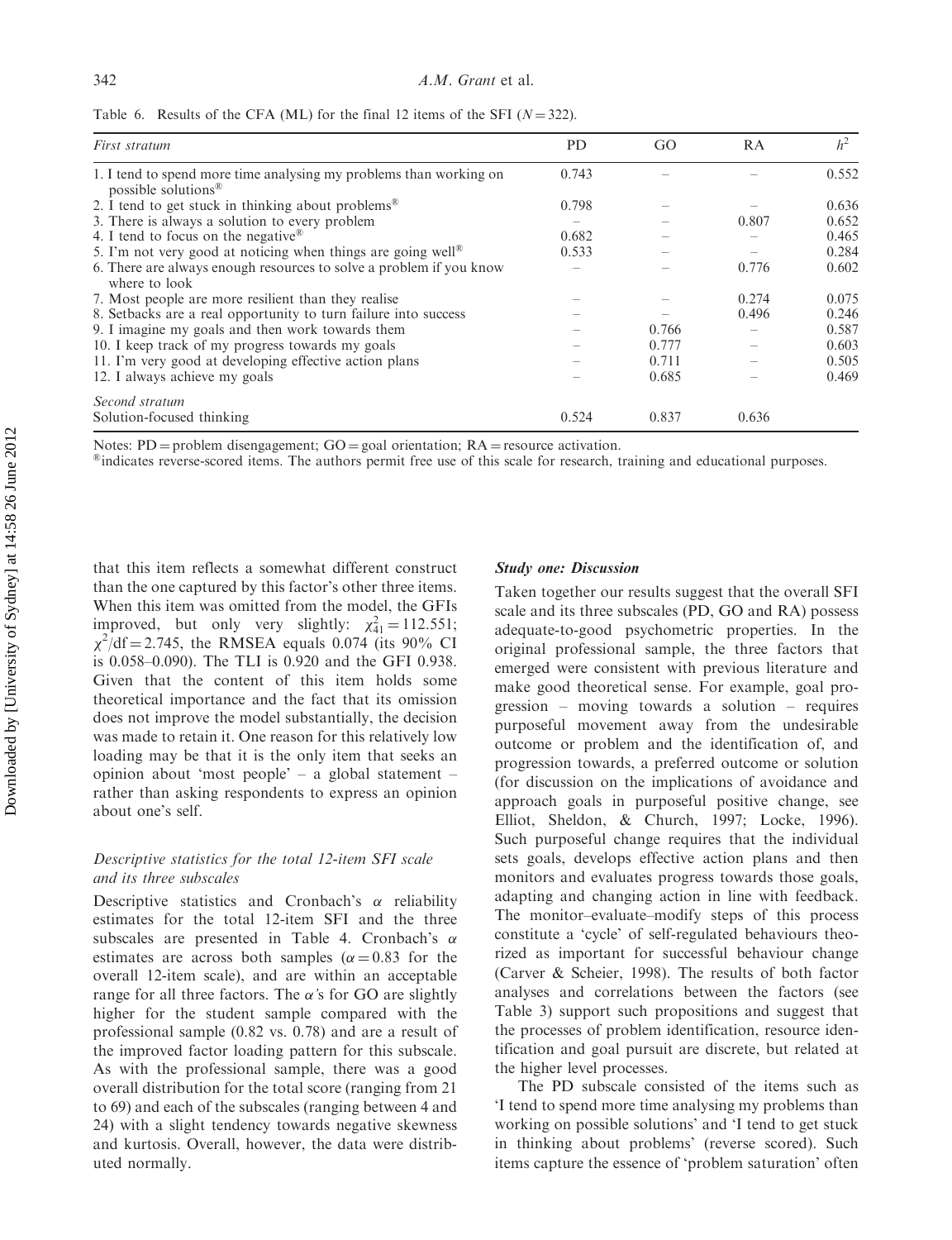referred to in the solution-focused literature (O'Connell, 1998), and aspects of rumination and negative attentional bias often emphasized in the cognitive-behavioural literature (Lyubomirsky, Tucker, Caldwell, & Berg, 1999; Mathews, Ridgeway, & Williamson, 1996). In contrast, RA items such as 'There is always a solution to every problem' and 'There are always enough resources to solve a problem if you know where to look' reflect optimism, resource identification, resilience and positive reframing that typify the solution-focused approach (O'Hanlon, 1998). Finally, the GO subscale items (e.g. 'I imagine my goals and then work towards them' and 'I keep track of my progress towards my goals') appear to reflect the core components of the goal-striving process – being able to develop a clear image of a goal, developing action plans, tracking progress and selfefficacy – that are necessary for creating purposeful positive change (Schmuck & Sheldon, 2001).

In summary, the initial factor analyses suggests that the SFI has good psychometric properties and the emergent three factors indeed represent the theoretical framework deemed to underpin solution-focused approaches to creating purposeful positive change (Miller et al., 1996), and that the use of a single aggregated score is in line with the model structure indicated by Model 3. The next step was to explore convergent validity.

## Study two: Convergent validity

# Method

In order to explore convergent validity, responses to the SFI were correlated with responses to established, related measures. In line with the model structure suggested by Model 3, a total SFI score was calculated by summing the scores of the three SFI subscales.

Satisfaction with life (SWL) was measured using the SWL scale (SWLS; Diener, Emmons, Larsen, & Griffin, 1985); PWB was assessed using the PWB scale (PWBS; Ryff & Keyes, 1995); resilience was assessed using the Cognitive Hardiness scale (CHS; Nowack, 1990); perspective taking (PT) using the Perspectivetaking scale (PTS; Davis, 1980) and the Depression, Anxiety and Stress scale (DASS; Lovibond & Lovibond, 1995) was used as a measure of psychopathology.

We chose these measures because a solutionfocused mindset is characterized by a focus on positive possibilities and a belief that goals, talents and abilities can be developed through persistence. Because the attainment of such outcomes is associated with wellbeing (Sheldon & Elliot, 1999; Sheldon, Ryan, Deci, & Kasser, 2004), we expected that people holding a solution-focused mindset would experience greater life satisfaction and PWB.

In addition, as people work to attain their goals. they frequently have to overcome setbacks and develop new pathways to their preferred outcome. Such processes tend to develop resilience (Maddi, 2005), and empirical research in coaching seems to support such propositions (Grant, Curtayne, & Burton, 2009). The development of a number of different solutions also requires that the individual have the ability to distance themselves from problems and view their circumstances from a different perspective. As such, a solution-focused mindset should also be associated with PT capacity – the ability to generate and hold different perspectives of self, others and the world. Finally, we reasoned that people with low solutionfocused mindsets would be more prone to depression, anxiety and stress. In short, we hypothesized that the SFI would be positively correlated with SWL, PWB and PT, and would be negatively correlated with the DASS.

## Participants and procedure

Data were drawn from the professional sample reported in Study one. These participants  $(N = 242)$  were volunteers from the legal and health professions who were taking part in an intervention study on leadership in high-stress workplaces (Mean age  $=$  41.92 years  $(SD = 8.92)$ ; 157 females; 85 males). Questionnaires were completed in small group settings.

#### Measures

SWL was assessed with SWLS (Diener et al., 1985), which is a five-item scale that includes items such as: 'The conditions of my life are excellent' and 'So far I have gotten the important things I want in life'. The SWLS is one of the most widely used measures of well-being, with good psychometric properties and a reported  $\alpha$  of 0.80 (Diener et al., 1985). Cronbach's  $\alpha$ for this study was 0.86.

PWB was assessed with a 36-item version of the PWBS (Ryff & Keyes, 1995). The PWBS measures well-being on six subscales: autonomy, environmental mastery, purpose in life, personal growth, self-acceptance and positive relations with others. Internal consistency  $(\alpha)$  coefficients for the original six threeitem scales range are reported to range from 0.82 to 0.90 (Schmutte & Ryff, 1997) and; when the three-item scales are summed to form a global PWB scale, internal consistencies have been found to exceed 0.8 (Keyes & Ryff, 1998). Cronbach's  $\alpha$  for this study was 0.85.

Resilience was assessed using a 15-item of the CHS (Nowack, 1990). This scale based on Kobasa's (1979) work measures the individual's sense of personal control, their propensity to rise to meet challenges and their commitment to action. Nowack (1990)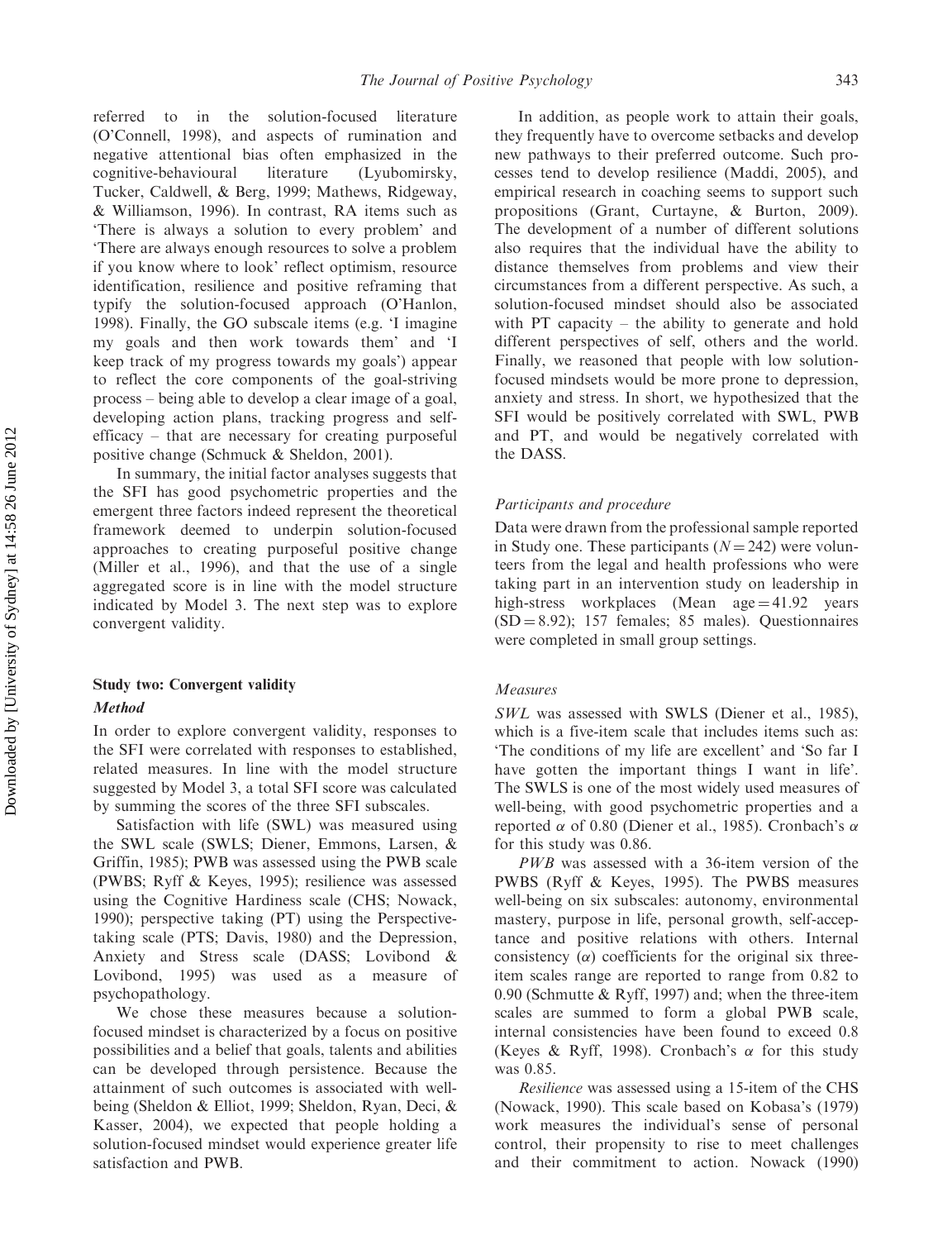Table 7. Correlations between SFI and other convergent variables  $(N = 242)$ .

|             | <b>SFI</b> | SWL.                     | <b>PWB</b>               | <b>RES</b>               | <b>DASS</b>              |
|-------------|------------|--------------------------|--------------------------|--------------------------|--------------------------|
| <b>SWL</b>  | $0.38**$   | $\overline{\phantom{a}}$ | $\overline{\phantom{a}}$ | $\overline{\phantom{a}}$ |                          |
| <b>PWB</b>  | $0.66**$   | $0.55**$                 | $\overline{\phantom{a}}$ | $\overline{\phantom{a}}$ | $\overline{\phantom{a}}$ |
| <b>RES</b>  | $0.65**$   | $0.46**$                 | $0.69**$                 | $\overline{\phantom{a}}$ |                          |
| <b>DASS</b> | $-0.44**$  | $-0.38**$                | $-0.47**$                | $-0.61**$                |                          |
| PТ          | $0.33**$   | 0.04                     | $0.43**$                 | $0.16*$                  | $-0.07$                  |

 $Notes: SFI = Solution-focused$  Inventory:  $SWL = Satisfactor$  with life;  $PWB = psvchological$  wellbeing;  $RES =$  resilience;  $DASS -$  depression, anxiety and stress;  $PT =$  perspective-taking.

reports an internal consistency of 0.83. Cronbach's  $\alpha$ for this study was 0.78.

Psychopathology was assessed using a composite score from the DASS (Lovibond & Lovibond, 1995). The DASS-21 comprises three subscales measuring depression, anxiety and stress and is designed to be used with both clinical and non-clinical populations. Internal consistency and test–retest reliability have been found to be acceptable  $(r=0.71-0.81;$  Brown, Chorpita, Korotitsch, & Barlow, 1997). Cronbach's  $\alpha$ for this study was 0.89.

PT was assessed using the PTS which is a sevenitem subscale of The Empathy Questionnaire (Davis, 1980). Example items from this scale include: 'I believe that there are two sides to every question and try look at them both' and 'I sometimes find it difficult to see things from the 'other guy's' point of view' (reverse scored). Davis (1980) reports  $\alpha$  coefficients between 0.75 and 0.78, and a test–retest reliability of 0.62. Cronbach's  $\alpha$  for this study was 0.77.

#### Study two: Results and discussion

The results of the correlational analysis are presented in Table 7. As hypothesized, the SFI was negatively correlated with psychopathology as measured by the DASS  $(r = -0.44; p < 0.001)$  and was positively correlated with measures of well-being as measured by SWLS  $(r = 0.38; p < 0.001)$  and PWBS  $(r = 0.66;$  $p < 0.001$ ) and also positively correlated with resilience as measured by CHS ( $r = 0.65$ ;  $p < 0.001$ ). The SFI also positively correlated with PT as measured by the PTS  $(r = 0.33; p < 0.001)$ . In short, the convergent validity of the SFI appears to be good.

Whilst the correlations between the SFI and SWLS, PWBS, PTS and the DASS were as expected, the relative magnitude of these correlations is of some interest. The SFI was highly positively correlated with both PWB ( $r = 0.66$ ;  $p < 0.001$ ) and resilience ( $r = 0.65$ ;  $p < 0.001$ ), and both of those correlations were greater than the correlation between the SFI and the PTS  $(r=0.33; p<0.001)$ . Indeed, using a Fisher r-to-z transformation to assess the significance of the difference between these correlation coefficients (Hinkle, Wiersma, & Jurs, 1994), it was found that that the difference between the correlation between the SFI and PWB  $(r=0.66)$  was significantly greater than the correlation between the SFI and the PTS  $(r = 0.33)$  $(z = 4.96; p < 0.001)$ . In addition, the difference between the correlation for SFI and resilience  $(r=0.65)$  was greater than the difference between the SFI and the PTS ( $z = 4.77$ ;  $p < 0.001$ ).

From these data, it would seem that solutionfocused thinking is indeed significantly related to PT, but that the constructs of PWB and resilience are more closely aligned with solution-focused thinking than PT.

One explanation for this finding may be PT is important at certain points during the goal-striving process (e.g. during solution generation and action planning), but may not be as important as PWB and resilience over a longer period of time when one is actively striving for goal attainment. For example, resilience – the ability to recover from setbacks and preserve in the face of adversity – is more strongly related to solution-focused thinking than PT. This may reflect the greater importance that resilience has for dealing with and overcoming the various hassles and on-going problems of daily life. Similarly, key facets of PWB (e.g. autonomy, purpose in life, personal growth, environmental mastery; Ryff & Keyes, 1995) also appear to be more important than PT and may be critical for the successful enactment of positive purposeful change.

Whilst these interpretations are somewhat speculative, this discussion illustrates that the SFI scale reported here may prove to be a useful tool for our further understanding of the nature and processes underlying solution-focused thinking. One avenue for future research could be to explore the convergent validity of the SFI with a range of other related measures such as hope (Snyder et al., 1996), optimism (Scheier, Carver, & Bridges, 1994) and cognitive flexibility (Martin & Rubin, 1995).

# Study three: Test–retest reliability and responsiveness to coaching

## Method

In order to explore the test–retest reliability of the SFI and its sensitivity to change we utilized a subset of data  $(N = 129)$  extracted from the same large leadership development and coaching study used in Study one (Cavanagh et al., 2012). This intervention study used a between-subjects design with participants from three

<sup>\*\*</sup> and \* indicate correlation significant at the 0.01 (twotailed) and 0.05 (two-tailed) levels.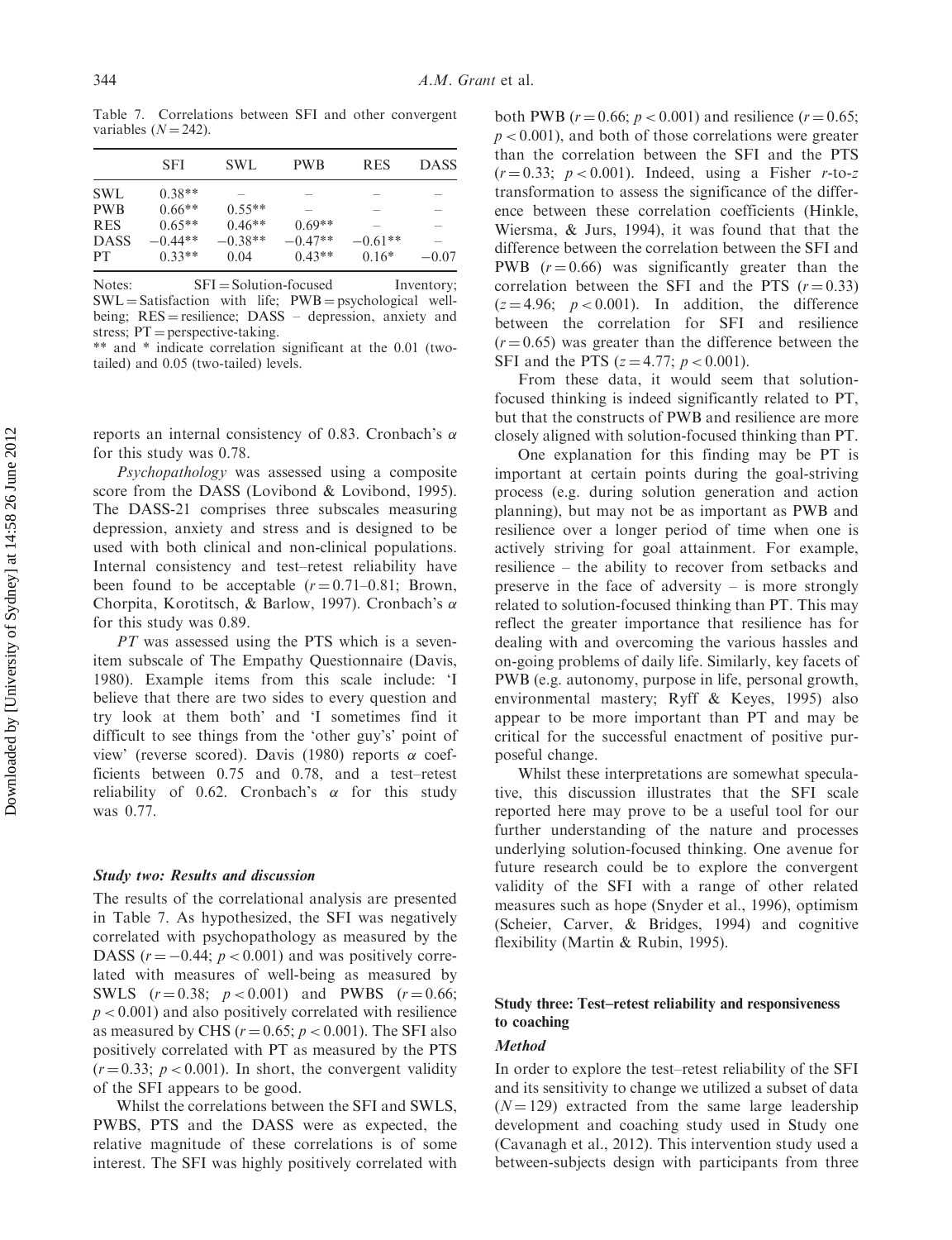|                                         | Time 1              |                           | Time 2              |                     |
|-----------------------------------------|---------------------|---------------------------|---------------------|---------------------|
| Group 1 (coaching)<br>Group 2 (control) | M<br>50.98<br>52.17 | <b>SD</b><br>7.12<br>8.58 | M<br>54.05<br>52.86 | SD.<br>6.84<br>6.90 |

cohorts randomly assigned to either an intervention group (Group 1;  $n = 72$ ) or a waitlist control group (Group 2;  $n = 57$ ). The data used in this study was taken from the first cohort of participants.

The intervention consisted of a four-day leadership development training workshop, followed by eight sessions of leadership coaching over a time period of 16 weeks. The leadership development intervention used a constructive developmental approach based on a fourfactor model of leadership (Cavanagh, 2008), which sought to develop leaders working within complex, stressful environments (i.e. public health and legal professions). Facets of leadership emphasized in this model included the need for leaders to take complex integrative perspectives, to be mindful, to act purposefully towards valued goals and to create positive organizational contexts (Cavanagh, 2008). Both the model and the training were informed by positive psychology and solution-focused coaching approaches, and the training consisted of a variety of didactic and interactive learning activities (e.g. video-taped dialogue sessions). The SFI measure was completed at Time 1 and Time 2 (i.e. 20 weeks later), along with a number of other measures that are not reported here.

As the intervention was targeting constructs associated with solution-focused thinking, we hypothesized that participation in the leadership training and coaching intervention would be associated with increased scores on the SFI and that the scores for the control group would not change.

## Study three: Results and discussion

A repeated-measures ANOVA for the SFI showed a significant time (Time 1, Time 2) by group (Group 1, Group 2) interaction effect,  $F(1, 127)$ ; 6.17,  $p < 0.05$ , indicating that Group 1 (coaching) indeed had higher scores on the SFI at the completion of the coaching intervention at Time 2 compared to Group 2. Planned contrasts indicated that scores for Group 2 did not differ significantly from Time 1 to Time 2,  $t(56) = -1.11$ ; ns. In addition, a significant correlation was found between SFI scores at Time 1 and Time 2 for Group 2 ( $r = 0.84$ ;  $p < 0.001$ ), indicating good test– retest reliability, see Table 8 for means and SDs for coaching (Group 1) and control groups (Group 2).

In sum, participation in the leadership coaching intervention was associated with significantly increased scores on the SFI, whilst the scores on the SFI for the control group did not change. Whilst these findings indicate the SFI has good test–retest reliability and is responsive to interventions designed to increase solution-focused thinking, this will need to be confirmed by future research.

## Final discussion

Our aim in these studies was to develop a brief, reliable measure of solution-focused thinking that would allow practitioners and researchers to assess the extent to which an individual's thinking was oriented towards solution construction. Such an instrument would represent a useful contribution to the field, both in terms of assessing outcomes of solution-focused interventions and in providing a means of better understanding the psychological processes central to purposeful positive change across a variety of behaviour change settings. These studies provide initial support for the reliability and validity of the SFI as a measure of solution-focused thinking.

Two factorial analyses resulted in a final 12-item scale comprising three subscales that we labelled PD, GO and RA. These subscales demonstrated reasonable-to-good internal reliability, and the scale as a whole demonstrated good internal reliability. In addition, convergent validity and test–retest reliability were also acceptable. Notably, the SFI appears to be sensitive to changes following a leadership development intervention.

#### Future research

The fact that the SFI comprises three subscales may prove to be useful to researchers and practitioners seeking to understand the differential impacts of problem-focused or solution-focused thinking in the change process. For example, the SFI could be used to track changes in thinking styles as individuals engage in the goal-striving process through participation in a coaching or therapeutic programme. The general expectation within the solution-focused literature is that individuals engaged in solution-focused goalstriving activities would naturally increase their levels of solution-focused thinking (O'Connell, 1998), an expectation that was supported by the findings reported in Study three. Future research should extend this line of enquiry and explore the links between solution-focused thinking and degree to which participants in such coaching programmes attain their goals. The solution-focused literature (e.g. O'Hanlon, 1998), and to some extent the positive psychology literature (e.g. Fredrickson, 2005), generally assumes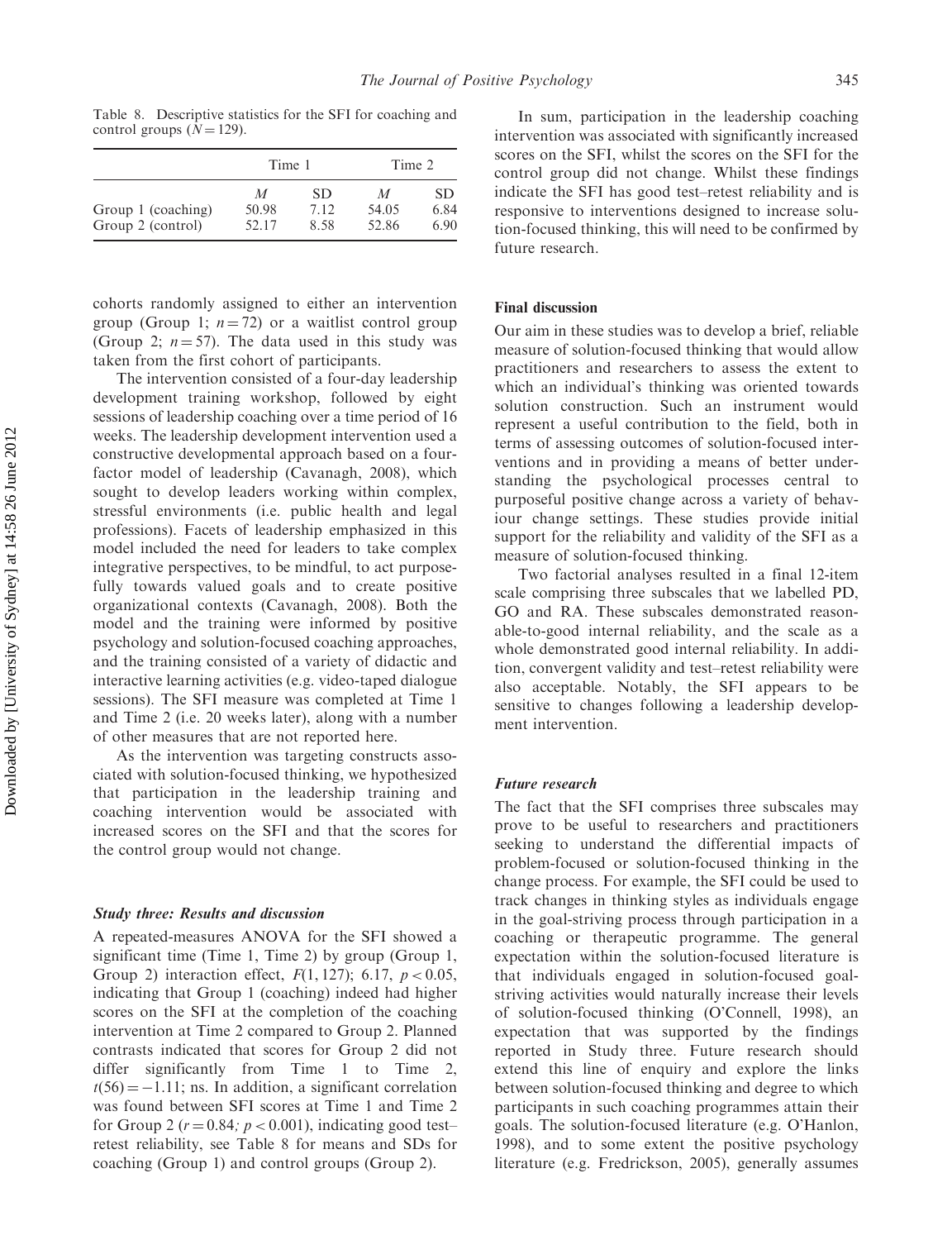that solution-focused thinking is a good thing and is almost invariably associated with positive outcomes in terms of well-being and goal attainment. We suspect that this may be an over-simplistic view, and that problem-focused thinking may have an important role to play in purposeful positive change. However to date little research has explored these issues.

In the only study we are aware of to explore the differential impact of problem-focused versus solutionfocused coaching questions, Grant and O'Connor (2010) found that the issues may be more complex than often assumed. The Grant and O'Connor (2010) study found that both the problem-focused and the solution-focused conditions were effective at the enhancing goal approach. However, the solutionfocused group experienced significantly greater increases in goal approach compared with the problem-focused group. Problem-focused questions were found to reduce negative affect and increase selfefficacy but did not enhance positive affect. In contrast, the solution-focused approach increased positive affect and self-efficacy, decreased negative affect, whilst also increasing participants' insight and understanding of the nature of the problem. We believe that this area is ripe for future research.

## **Limitations**

When interpreting the findings reported in this article, it should be remembered that the data were collected from a cohort of public health and legal professionals, who were participating in a leadership development study, and psychology undergraduates, who were taking part in this research as part of their course requirements. As such, these findings may be somewhat idiosyncratic and not representative of other populations of interest (e.g. clinical populations or the broader community). Furthermore, we used the data collected from the same populations for the various factor analyses, convergent validity tests and reliability tests presented in this article. Future research that focuses on other populations is recommended for the further validation of the SFI, both to establish its relevance for a broader cross-section of the population and to permit further scale validation using independent samples.

## Summary

The data reported in this article provide preliminary evidence that the SFI is a reliable measure of solution-focused thinking. This has the potential to help practitioners and researchers assess the extent to which an individual's thinking is oriented towards solution construction, and may also be a useful outcome measure for coaching and positive

psychology interventions. Future research using the SFI has the potential to contribute to our understanding of both solution-focused approaches and the broader positive psychological enterprise. We hope that the SFI will prove to be a useful tool in the development of such knowledge and look forward to future developments in this area.

#### Acknowledgments

This research was funded by an Australian Research Council Linkage Grant (project number LP0776814).

## Note

1. To improve fit indices, two post hoc modifications were considered. Two items were allowed to cross-load on different factors; item four was allowed to also load on PD (loading  $= 0.195$ ,  $p < 0.01$ ), while item 10 was allowed to also load on RA (loading  $= 0.163$ ,  $p < 0.05$ ). However, these *post hoc* loadings were low  $(\chi_{49}^2 = 126.98;$  $GFI = 0.935,$   $TLI = 0.916,$  $RMSEA = 0.07 (0.005 - 0.086)$ , and this model resulted in only marginal improvement. Thus, Model 3 was accepted as the final model.

### References

- Arbuckle, J.L. (2006). Amos 7.0 user's guide. Chicago, IL: **SPSS**
- Bandura, A. (1982). Self-efficacy mechanism in human agency. American Psychologist, 37, 122–147.
- Bartlett, M.S. (1950). Tests of significance in factor analysis. British Journal of Statistical Psychology, 3, 77–85.
- Beasley, M., Thompson, T., & Davidson, J. (2003). Resilience in response to life stress: The effects of coping style and cognitive hardiness. Personality and Individual Differences, 34, 77–95.
- Beck, J. (1995). Cognitive therapy: Basics and beyond. London: The Guilford Press.
- Biswas-Diener, R. (2010). Practicing positive psychology coaching: Assessment, activities and strategies for success. London: Wiley.
- Bradley, P.D., Bergen, L.P., Ginter, E.J., Williams, L.M., & Scalise, J.J. (2010). A survey of north american marriage and family therapy practitioners: A role delineation study. The American Journal of Family Therapy, 38, 281–291.
- Brown, T.A., Chorpita, B.F., Korotitsch, W., & Barlow, D.H. (1997). Psychometric properties of the Depression Anxiety Stress Scales (DASS) in clinical samples. Behaviour Research and Therapy, 35, 79–89.
- Brown, K.W., & Ryan, R.M. (2003). The benefits of being present: Mindfulness and its role in psychological wellbeing. Journal of Personality and Social Psychology, 84, 822–848.
- Carver, C.S., & Scheier, M.F. (1998). On the self-regulation of behavior. Cambridge: Cambridge University Press.
- Cavanagh, M. (2006). Coaching from a systemic perspective: A complex adaptive conversation. In D. Stober &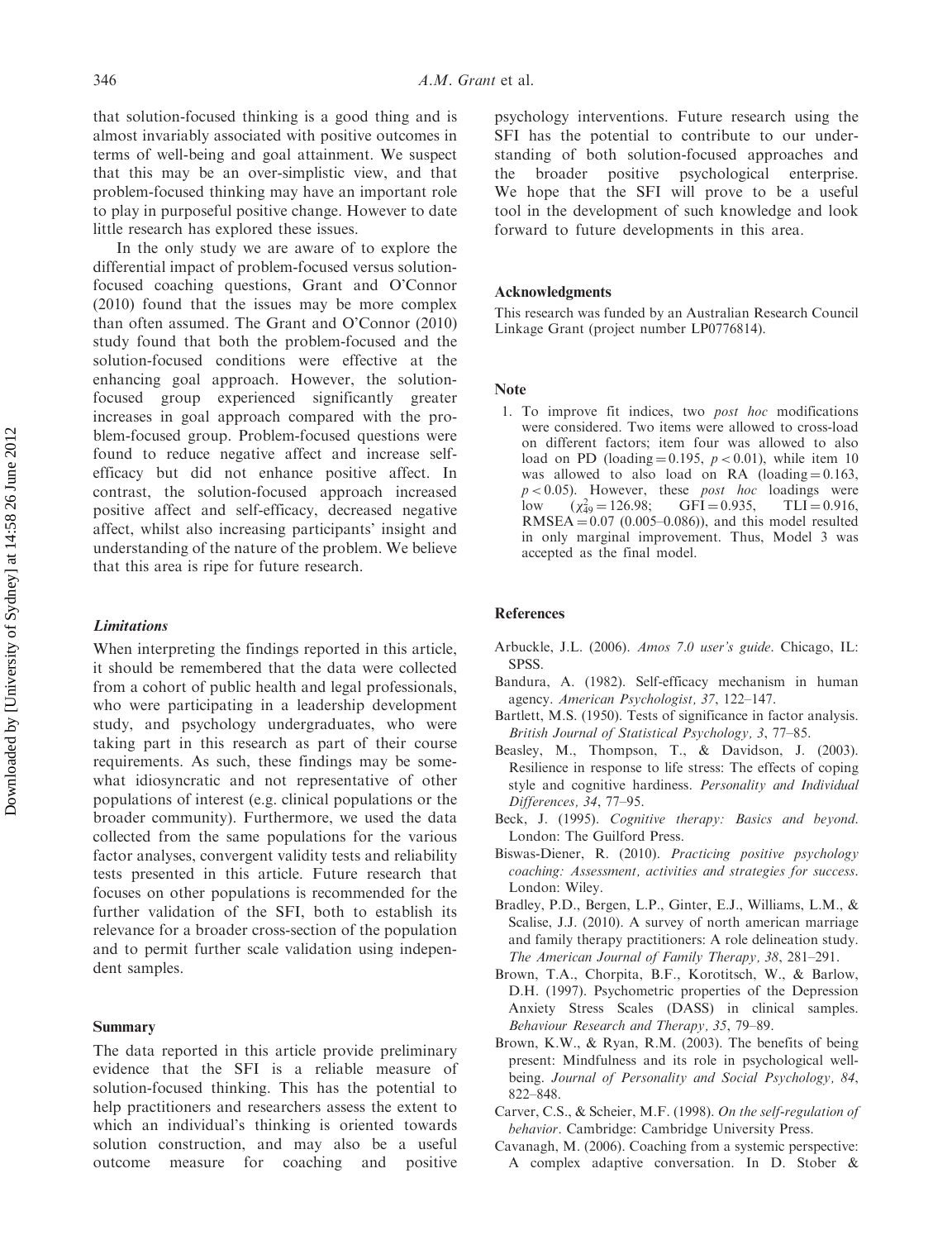A.M. Grant (Eds.), Evidence-based coaching handbook (pp. 313–354). Hoboken, NJ: Wiley.

- Cavanagh, M. (2008). Creating flourishing leadership through developmental coaching. First Australian Positive Psychology and Well-being Conference, Sydney, 5–6 April, 2008.
- Cavanagh, M., & Grant, A.M. (2010). The solution-focused coaching approach to coaching. In E. Cox, T. Bachkirova, & D. Clutterbuck (Eds.), Sage handbook of coaching (pp. 34–47). London: Sage.
- Cavanagh, M., Spence, G., & Atkins, P. (2012). Leadership in high stress workplaces; an intervention study (Unpublished manuscript). University of Sydney, Sydney, Australia.
- Davis, M.H. (1980). A multidimensional approach to individual differences in empathy. JSAS Catalogue of Selected Documents in Psychology, 10, 85.
- DeCarlo, L.T. (1997). On the meaning and use of kurtosis. Psychological Methods, 2, 292–307.
- de Shazer, S. (1988). Clues: Investigating solutions in brief therapy. New York, NY: W.W. Norton & Co.
- Diener, E., Emmons, R.A., Larsen, R.J., & Griffin, S. (1985). The satisfaction with life scale. Journal of Personality Assessment, 49, 71–75.
- Dryden, W. (1987). Counseling individuals: The rationalemotive approach. London: Taylor & Francis.
- Dweck, C.S. (2006). Mindset: The new psychology of success. New York, NY: Random House.
- Elliot, A.J., Sheldon, K.M., & Church, M.A. (1997). Avoidance personal goals and subjective well-being. Personality and Social Psychology Bulletin, 23, 915–927.
- Fan, X., Thompson, B., & Wang, L. (1999). The effects of sample size, estimation methods, and model specification on SEM fit indices. Structural Equation Modeling, 6, 56–83.
- Fredrickson, B.L. (Ed.). (2005). The broaden-and-build theory of positive emotions. New York, NY: Oxford University Press.
- Furman, B., & Ahola, T. (1992). Solution talk: Hosting therapeutic conversations. New York, NY: W.W. Norton & Co.
- Grant, A.M. (2001). Rethinking psychological mindedness: Meta-cognition, self-reflection and insight. Behaviour Change, 18, 8–17.
- Grant, A.M. (2003). The impact of life coaching on goal attainment, metacognition and mental health. Social Behavior and Personality, 31, 253–264.
- Grant, A.M. (2011). The solution-focused inventory: A tripartite taxonomy for teaching, measuring and conceptualising solution-focused approaches to coaching. The Coaching Psychologist, 7, 98–106.
- Grant, A.M., Curtayne, L., & Burton, G. (2009). Executive coaching enhances goal attainment, resilience and workplace well-being: A randomized controlled study. Journal of Positive Psychology, 4, 396–407.
- Grant, A.M., Franklin, J., & Langford, P. (2002). The selfreflection and insight scale: A new measure of private selfconsciousness. Social Behavior and Personality, 30, 821–836.
- Grant, A.M., & O'Connor, S.A. (2010). The differential effects of solution-focused and problem-focused coaching questions: A pilot study with implications for practice. Industrial & Commercial Training, 42, 102–111.
- Grant, A.M., & Spence, G.B. (2010). Using coaching and positive psychology to promote a flourishing workforce: A model of goal-striving and mental health. In P.A. Linley, S. Harrington, & N. Page (Eds.), Oxford handbook of positive psychology and work (pp. 175–188). Oxford: Oxford University Press.
- Hinkle, D.E., Wiersma, W., & Jurs, S.G. (1994). Applied statistics for the behavioral sciences. Boston, MA: Houghton Mifflin Company.
- Hu, L., & Bentler, P.M. (1999). Cutoff criteria for fit indexes in covariance structure analysis: Conventional criteria versus new alternatives. Structural Equation Modeling, 6, 1–55.
- Iveson, C., George, E., & Ratner, H. (2012). Brief coaching: A solution focused approach. New York, NY: Routledge.
- Jackson, P.Z., & McKergow, M. (2002). The solutions focus: The SIMPLE way to positive change. London: Nicholas Brealey.
- Kaiser, H.F. (1970). A second-generation little jiffy. Psychometrika, 35, 401–415.
- Kashdan, T.B., & Rottenberg, J. (2010). Psychological flexibility as a fundamental aspect of health. Clinical Psychology Review, 30, 885–878.
- Keyes, C.L.M., & Ryff, C.D. (1998). Generativity in adult lives: Social structural contours and quality of life consequences. In D. McAdams & E. de St. Aubin (Eds.), Generativity and adult development: Perspectives on caring for and contributing to the next generation (pp. 227–263). Washington, DC: American Psychological Association.
- Kline, R.B. (1998). Principles and practice of structural equation modelling. New York, NY: Guilford Press.
- Kobasa, S.C. (1979). Stressful life events, personality, and health: An inquiry into hardiness. Journal of Personality and Social Psychology, 37, 1–11.
- Lakota, M. (2010). Self-reflection, insight and subjective wellbeing: A path through rumination, mindfulness and constructive self-reflection (Unpublished honours thesis). School of Psychology, University of Sydney.
- Locke, E.A. (1996). Motivation through conscious goal setting. Applied & Preventive Psychology, 5, 117–124.
- Locke, E.A., & Latham, G.P. (2002). Building a practically useful theory of goal setting and task motivation. American Psychologist, 57, 705–717.
- Lovibond, S.H., & Lovibond, P.F. (1995). Manual for the depression anxiety stress scales. Sydney: Psychology Foundation of Australia.
- Lyubomirsky, S., & Nolen-Hoeksema, S. (1995). Effects of self-focused rumination on negative thinking and interpersonal problem solving. Journal of Personality & Social Psychology, 69, 176–190.
- Lyubomirsky, S., Tucker, K.L., Caldwell, N.D., & Berg, K. (1999). Why ruminators are poor problem solvers: Clues from the phenomenology of dysphoric rumination. Journal of Personality & Social Psychology, 77, 1041–1060.
- MacCallum, R.C., Browne, M.W., & Sugawara, H.M. (1996). Power analysis and determination of sample size for covariance structure modelling. Psychological Methods, 1, 130–149.
- Maddi, S.R. (2005). On hardiness and other pathways to resilience. American Psychologist, 60, 261–262.